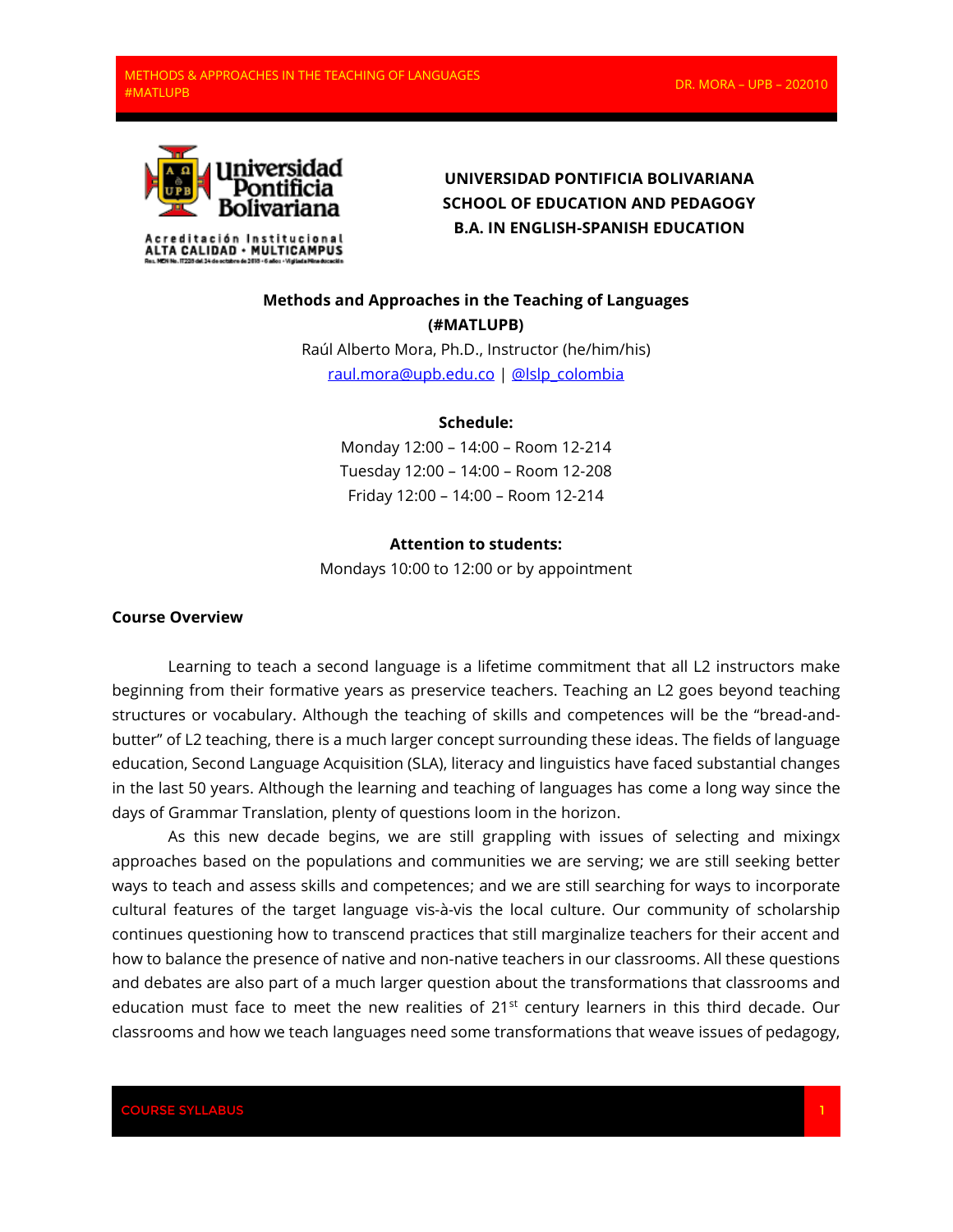equity, and appropriation. You, as teachers and scholars in this decade, will have to contribute to finding answers to these queries.

You, as preservice teachers enrolled in this class, are another important consideration. You are in the middle of your program and your student teaching is just a few semesters away. What kind of teacher do you want to be? How do you envision and visualize yourself as a teacher? How ready do you feel to speak to students in front of a class? How secure do you feel about your craft? How do you intend to engage with your students? What resources and activities will be part of your repertoire? These are questions that, despite being much larger than this course, we intend to start reflecting on as the semester goes on.

Methods and Approaches in the Teaching of Languages (#MATLUPB) intends to engage all of us in these conversations while helping you build your **teaching and scholarly personae**. It is important to point out here that, although the course is offered in English, the discussions and assignments have to do with second language learning and teaching at large, as we cannot overlook the growth of Spanish as a second language in Colombia and worldwide (an area where our university keeps making great progress), the growing presence of other languages in our cities, and the historical presence of the Indigenous and Afro-Colombian languages that feed our linguistic diversity. Through the classroom readings, activities, and assignments, you will partake in extended discussions about the theories and practical concepts that continue to shape our views of English as a language, teaching, and education. This course takes a critical consciousness (Willis, et al, 2008) and a transformative (Kumaravadivelu, 2003) stance about learning and teaching. This course operates under the belief that teachers cannot simply take neutral stances, as today's times are anything but neutral and classrooms are arenas of social transformation, diversity, and glocal advocacy (Mora, 2016). All the readings, discussions and assignments will invite you to question how we (and others) are teaching second languages (Mora, 2013) while seeking realistic ways to improve our practice and change our paradigms. This is all part of a process of reflexivity (Bourdieu & Wacquant, 1992; Mora, 2011, 2012, 2014) that pushes us to frame our readings and reflections in the realities that we are facing or will face soon.

#### **Course Objectives**

- 1. To discuss past and current trends in the teaching of second languages, reflecting on how to adapt and transform those trends in the local context of schools in Antioquia and Colombia
- 2. To explore and discuss different methods and techniques for classroom practices as a first step to transform our own practice as teachers.
- 3. To critically think about the new classroom practices to really meet the changing needs of the 21<sup>st</sup> century.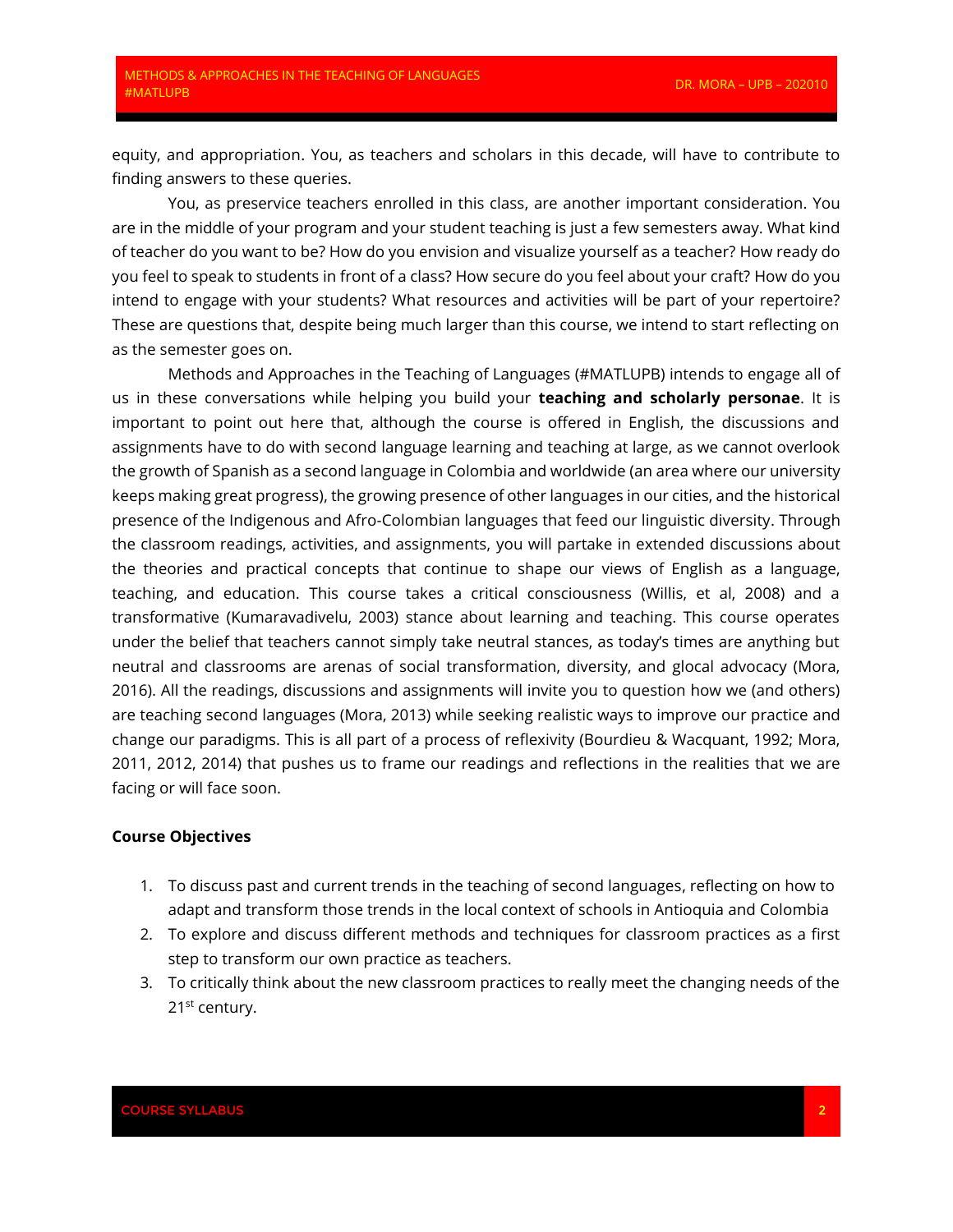#### **Competences for this Course**

- 1. I adapt current teaching approaches to different scenarios in the local context.
- 2. I plan class activities that respond to my present and future students' needs and interests.
- 3. I project the best planning and classroom management strategies based on current pedagogical and didactic trends in language teaching.
- 4. I guide my teaching practice toward the promotion of meaningful learning experiences in my students, according to glocal contexts.
- 5. I design activities and strategies that maximize my students' knowledge and backgrounds.

#### **Course Topics**

The course comprises two distinct sections, related to the development of conceptual and practical tools for teaching, as follows:

#### **Monday and Tuesday Sessions**

Mondays and Tuesdays are the moments for more conceptual readings and larger epistemological discussions (very necessary and relevant for the classroom transformations we wish to incorporate in the immediate future). Sessions for these two days will feature four units that combine theory and practice with a look at micro and macro issues within second language education:

- **Unit 1: Historical overview of second language teaching.** This unit briefly introduces some ideas related to language learning (some of which you will delve deeper once you take the Second Language Acquisition course) as the build-up for the historical overview of the main trends in teaching and L2 past and present. The goal of the overview is to situate the changes from historical and pedagogical dimensions that affect language learning and teaching, the curriculum, and even language policies today.
- **Unit 2: Understanding Communicative Competence.** Some of the documents for language teaching in Colombia (NOTE: We will mention them but not go into detail, as that is part of the Content Area Conditions and Nature course) use the notion of *communicative competence*, as per the Common European Framework of Reference for Languages (CEFRL; Council of Europe, 2001). However, the question of what we mean by communicative competence is rather hazy, once we move past the CEFRL. During this unit, we will look carefully at what communicative competence means, including some earlier influences found in the work of Chomsky and Hymes, among others. Drawing from the CERFL and other readings, we will also introduce techniques and examples to integrate the traditional skills of Listening, Reading, Speaking, and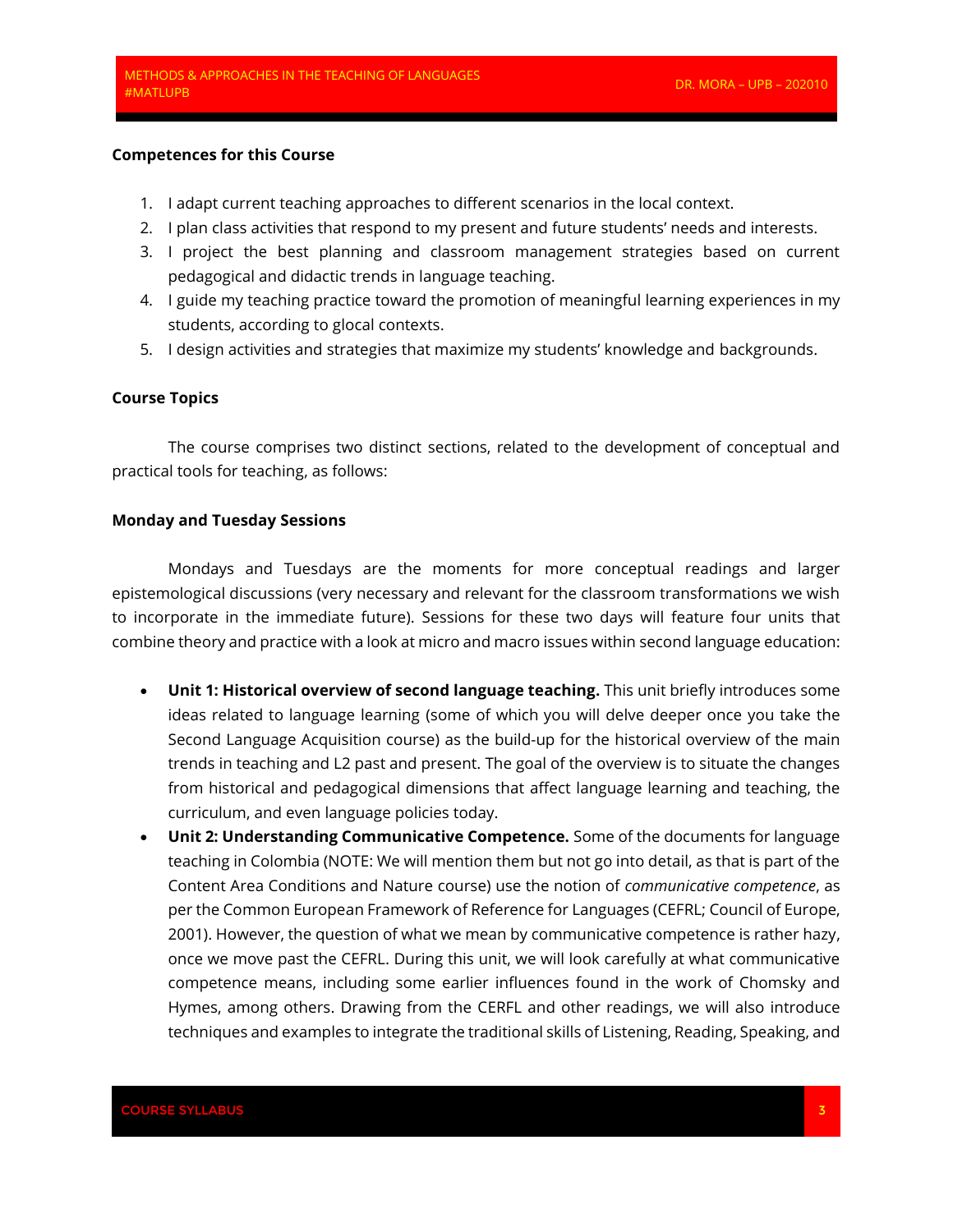Writing, as well as areas such as grammar, vocabulary, pronunciation, and technology, with the different features of communicative competence.

- **Unit 3: Transforming classroom practice:** Building from the previous unit, the goal of this one is for you to actively participate in discussions about lesson planning, classroom management, and assessment. All the activities and readings in this unit are integrated with the Lesson Planning Assignment (see next section for details)
- **Unit 4: Ongoing issues and trends in ELT.** #MATLUPB is not simply a course that gives tips for teaching. There are other issues out there that influence how we understand language learning and teaching today. This final module intends to bring some larger issues related to language education, as part of that critical consciousness stance described in the overview. This unit will include discussions about the role of accent and culture in teaching, World Englishes/English as a Lingua Franca, Translanguaging, Culturally Responsive Teaching, and social justice in our language classrooms.

#### **Demo Fridays**

Demo Fridays are a more hands-on space where students will experience the use of researchbased/evidence-based language teaching techniques and procedures. In addition to the demonstrations, there will be "fourth wall" moments during the activities so that you can reflect on how to infuse these ideas in their present and future practice. For most sessions, there will be files with links with additional resources. You are welcome to check these out at <http://www.elpatronhimself.net/demoweekdays.html>

#### **Assignments**

This semester students will complete five assignments related to second language learning and teaching:

- **Assignment 1: Approaches and Methods Infographic** (Group activity 10% of the final grade): This assignment bookends the first unit of our course. In groups, you should create an infographic related to the readings and discussions from this unit. You will develop the infographic during the classes and submit at the end of the unit. Your infographic will be in digital form and must be of high quality enough that we can share it with other colleagues and students as didactic material. In addition, the infographic must include a Creative Commons License (we will talk about that in class)
- **Assignment 2: Slam Poetry** (Individual activity 20% of Final Grade) For this assignment, each of you will have to compose a piece of Slam Poetry and record your performance. You will post it on YouTube (NOTE: only YouTube links are accepted as submission). You should also share the actual text in Dropbox. We will devote the first Demo Friday of the semester to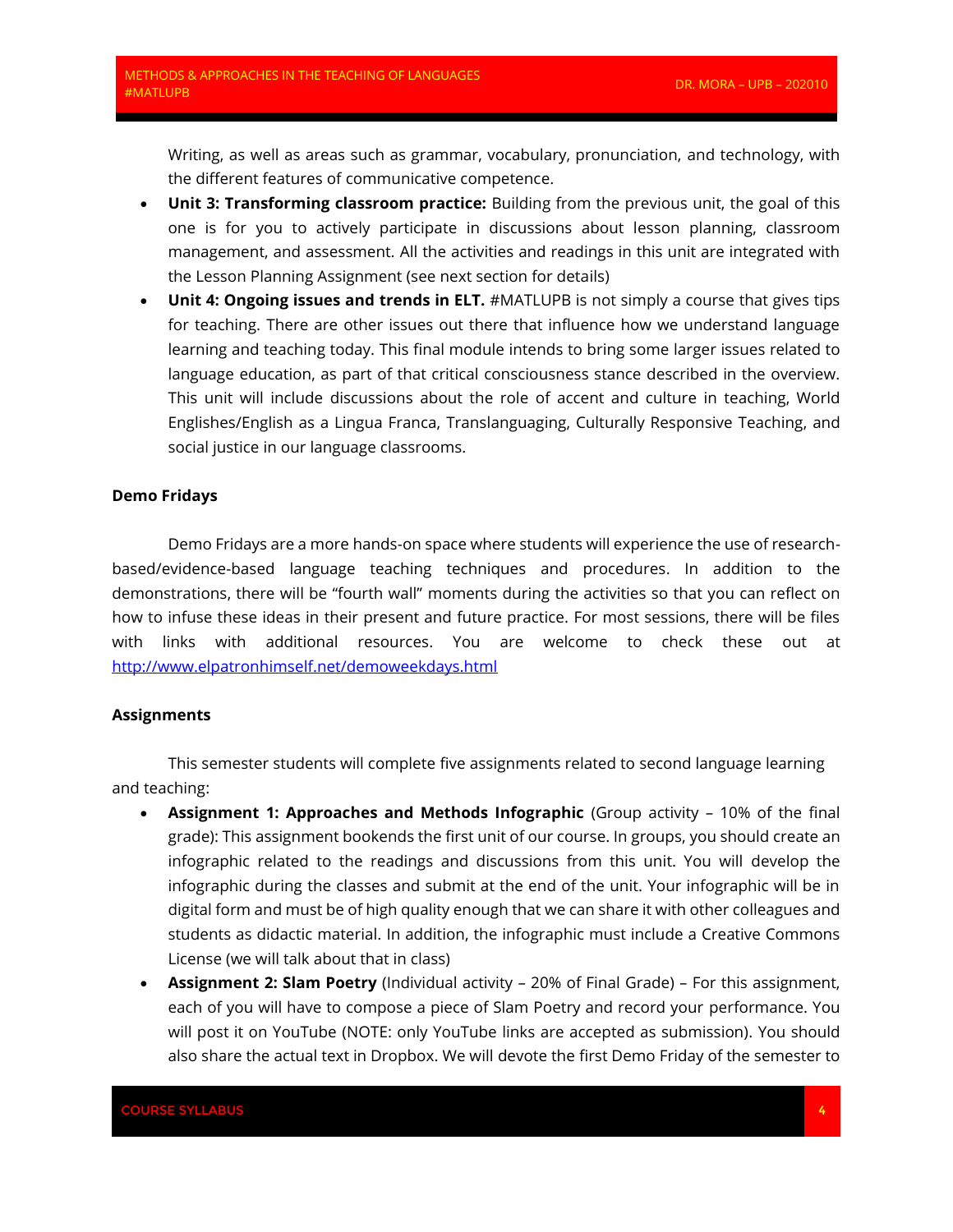introduce the idea of Slam Poetry and the assignment itself. Examples are available to view at <http://bit.ly/matlupbslampoetry>

- **Assignment 3: Medium Blog Post** (Individual activity 10% of Final Grade) Throughout the semester, each of you will post a commentary related to our course on Medium. The commentary can range from something you found interesting or salient every week, a response to one of the readings, or an extension to any class discussion. For this semester, I will assign specific deadlines at random to submit your posts. We will assign those deadlines during the third Demo Friday of the semester.
- **Assignment 4: Lesson Planning Activity** (Group activity 25% of final grade) This activity, which you will begin as soon as Unit 2 begins, will encompass the discussions taking place in Units 2 and 3. One important lesson planning skill that comes in handy is writing lesson plans for substitute teachers. For this activity, you (aka "Mini-Teachers") will work in small groups with a Master Teacher. Each group of Mini-Teachers will meet with the Master Teachers once to learn more about the courses they are teaching at their schools (either in person or via Skype). Then you will write a lesson plan for one of the Master Teachers' classes and will get feedback prior to execution. Finally, the Master Teachers will execute the lesson plan at a given moment between early April and mid-May.
- **Assignment 5: Capstone Project – "Why and how should we learn and teach English in this decade" – A Multimodal Manifesto!** (Group activity – 35% of final grade) 2020 is here and this is YOUR decade, my friends! There are plenty of social, political, economic, and environmental issues surrounding us. Language classrooms and our educational system cannot turn their backs on those issues. We need to talk about them and tackle them together. We must revisit our educational system and the ways we teach and any real efforts to improve education must come from teachers themselves. This semester's capstone project wants to give you a chance to actively think about your own teaching in years to come. We are proposing creating a "Multimodal Manifesto" as a way for you all to tell the world what it is that you will commit yourselves to doing as language teachers and future scholars. This will be a moment to be unafraid and unapologetic. This will be the time to take stock, to dare to dream and propose. As the semester progresses, we will add follow-up questions you can tackle that address the central question. Check out samples from past capstone projects at <http://bit.ly/matlupbcapstone>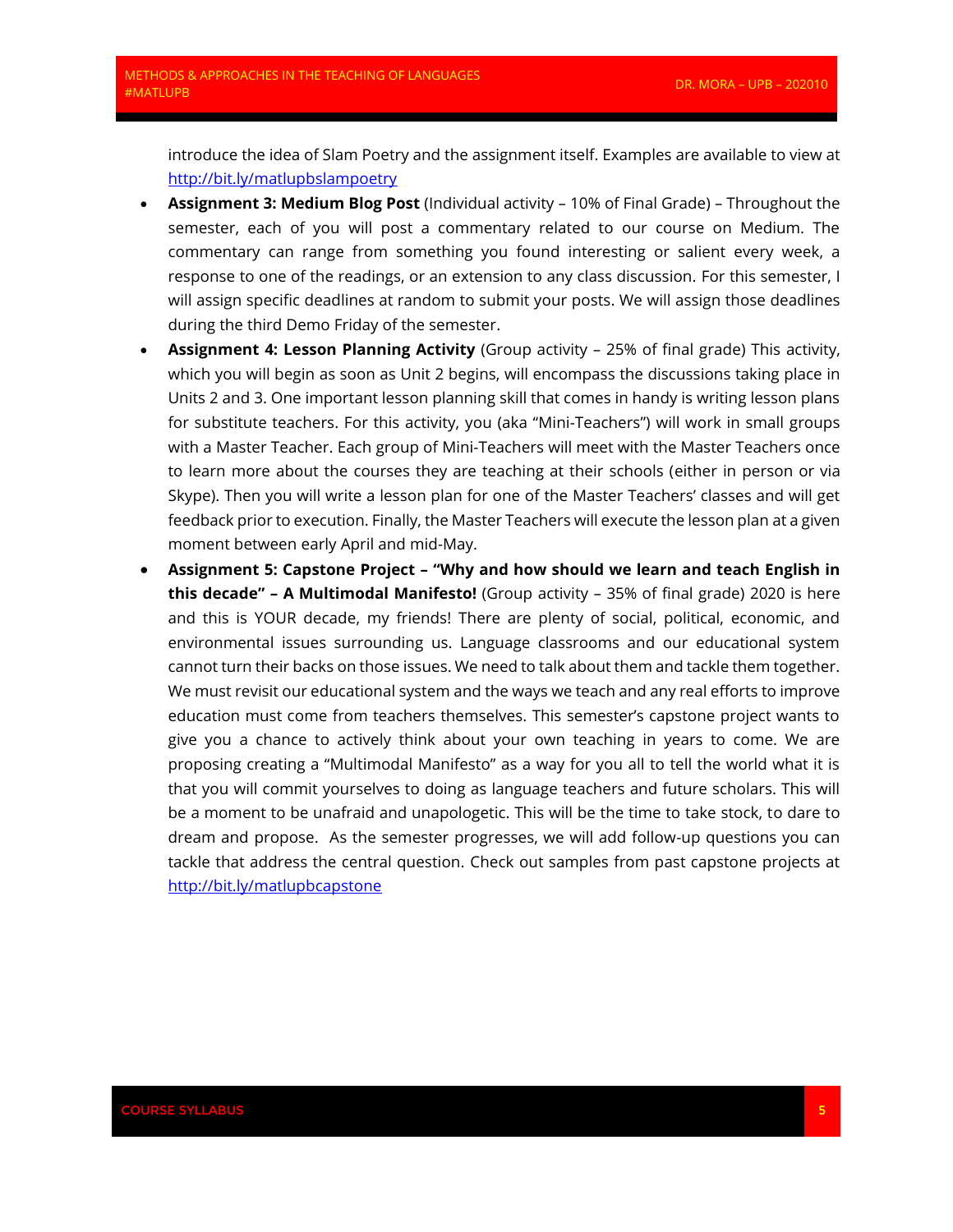#### **Expectations**

#### **Classwork**

You should be on time every class. I do call roll every day. **If you are over 15 minutes late, I will allow you to enter the room, but it will count as half an absence (note: if your lateness becomes systematic, I will enforce the 20% rule)**. If, for some reason, you cannot be in class, please notify me via e-mail as soon as possible (I always check my e-mail before class begins). Remember that missing the equivalent to 20% of the course (i.e. 10 sessions) without valid reasons (i.e. medical absences, family emergencies, or institutional events with valid written permission from the program coordination) becomes grounds for failing this course. Make sure to talk to either your other classmates or me to make up for the work. No assignments will be accepted after the due date without a proper excuse. The deadlines are set well in advance so check your personal or work schedules to make sure there are no conflicts and to avoid being placed on "Pumpkin Status." If you foresee a conflict (and believe me, there will be), talk to me as soon as it arises to make proper arrangements.

## **Participation**

There will be two forms of participating in the discussions in the course:

- 1. Classroom interactions: You must be prepared to participate in every class. This includes reading the assigned documents and bringing all required resources at all times. All of you should be prepared to raise questions and issues as the result of your reading and the interactions with your peers and me. Although I neither assess participation nor put folks on the spot, classroom discussions are not very exciting when only a few participate.
- 2. Social media: Some of the discussions may require you to interact and comment through the different social media available, although we will most likely zero in on Twitter (maybe Facebook or Instagram if need may be. NOTE: If you do not have a Twitter account, do not fret; usually 1/3 of students may already have one). You will receive instructions as to when to go to the social media for assignments. In all our interactions on social media, you should always use the hashtag #MATLUPB.

Regardless of the source of interactions, you should display a high degree of professionalism and ethical behavior (there is enough bile and vitriol going on around social media for us to contribute to it, we should make a difference instead!). You are about to become student teachers very soon, after all. If you disagree with any ideas in class (including mine), feel free to say so in a proper manner. I believe that the classroom is a community of learners and scholars. Respectful interactions are important for the success of the academic exercises in which we will engage (and I really love it when students argue with me!)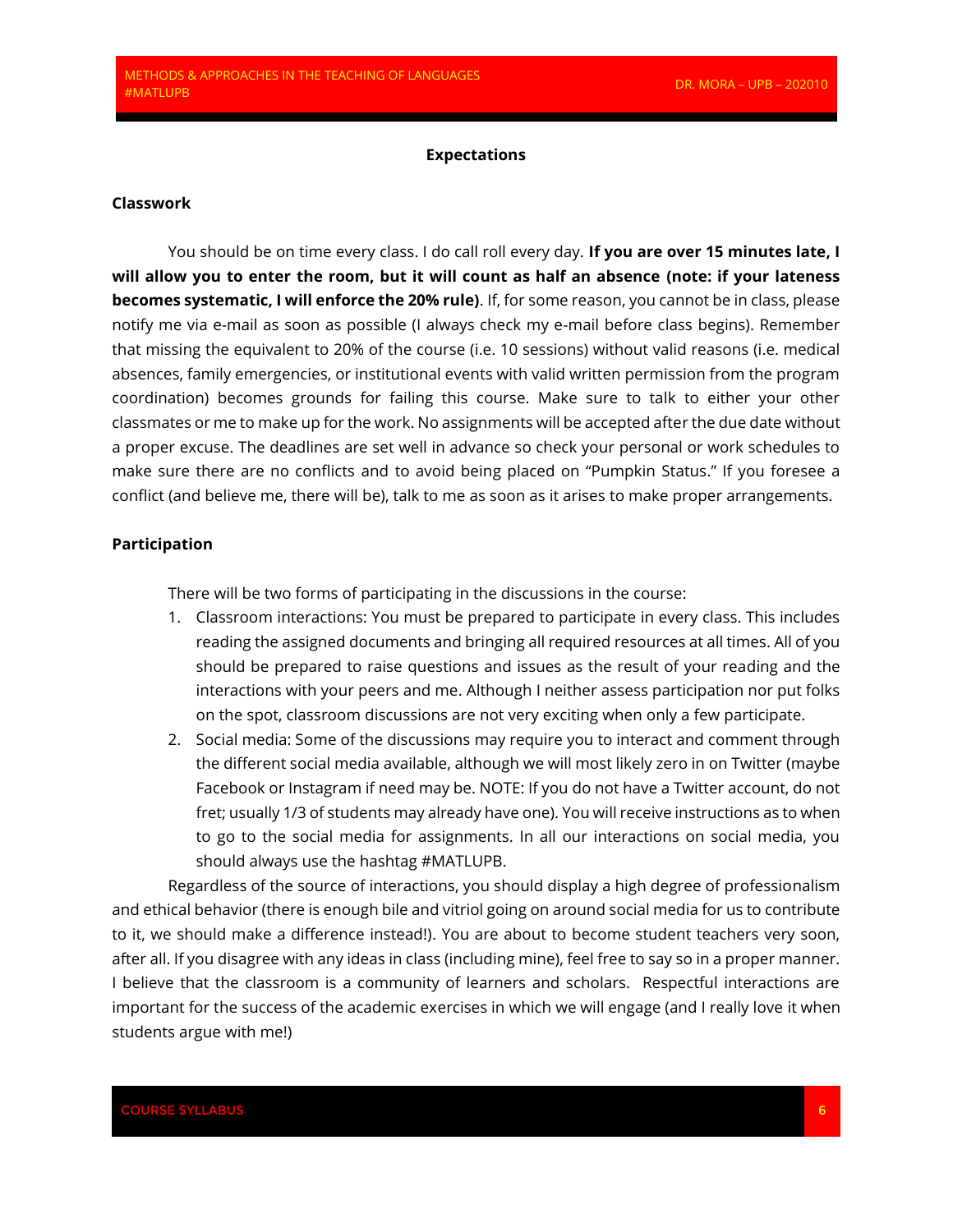## **Methodology**

You will participate in class work for 6 hours every week. You should also plan to devote *at least* 4-6 hours a week to work on the readings and assignments for the course on your own. Since there is an option to use tutoring services to supplement the classes, **please be proactive** and ask the instructor for help if needed. Remember that we have our *Fulbright ETA* (Emilee Lord), who will be at your disposal this semester, so take advantage of that opportunity. I may also suggest seeking tutoring or extra practice if necessary, but the notion that you must be **responsible and proactive** is fundamental for your success in this course. After all, there is an expectation that you are all becoming more autonomous learners.

This semester, I have scheduled three short academic trips in March, April, and May. However, other unforeseen commitments may appear. In all cases, we will set up autonomous work activities for those sessions. As the dates reach near, you will receive further instructions. With that said, so long as I am not away or have any emergencies to attend to, *we always have class* **and I do not schedule autonomous work sessions when I am in Medellín!**

#### **Ethical guidelines and Plagiarism**

All assignments are to be original work. As scholars, we should all abide by the highest standards of academic integrity. In this course, we operate under a very strong stance against cheating and plagiarism. In case you are not sure what plagiarism means, let me share a few definitions:

Using someone else's text without attribution is plagiarism, whether you meant to do it or not. Unintentional plagiarism of even a sentence or two can have serious consequences. For students, plagiarism often means a failing grade, academic probation, or worse. (Grammarly, n.d., Why Use a Plagiarism Checker, pa. 2 - URL: [https://www.grammarly.com/plagiarism](https://www.grammarly.com/plagiarism-checker)[checker\)](https://www.grammarly.com/plagiarism-checker)

Plagiarism is presenting someone else's work or ideas as your own, with or without their consent, by incorporating it into your work without full acknowledgement. All published and unpublished material, whether in manuscript, printed or electronic form, is covered under this definition. Plagiarism may be intentional or reckless, or unintentional. Under the regulations for examinations, intentional or reckless plagiarism is a disciplinary offence. (Oxford Students, n.d. – URL: [https://www.ox.ac.uk/students/academic/guidance/skills/plagiarism?wssl=1\)](https://www.ox.ac.uk/students/academic/guidance/skills/plagiarism?wssl=1)

Guidelines against cheating and plagiarism in this course will follow any internal guidelines that UPB (see **Article 50** of the Undergraduate Student Code) has set in place for academic integrity, as well as existing Colombian copyright legislation, such as Ley 23 de 1986, specifically Article 31 [\(http://derechodeautor.gov.co/documents](http://derechodeautor.gov.co/documents/10181/182597/23.pdf/a97b8750-8451-4529-ab87-bb82160dd226)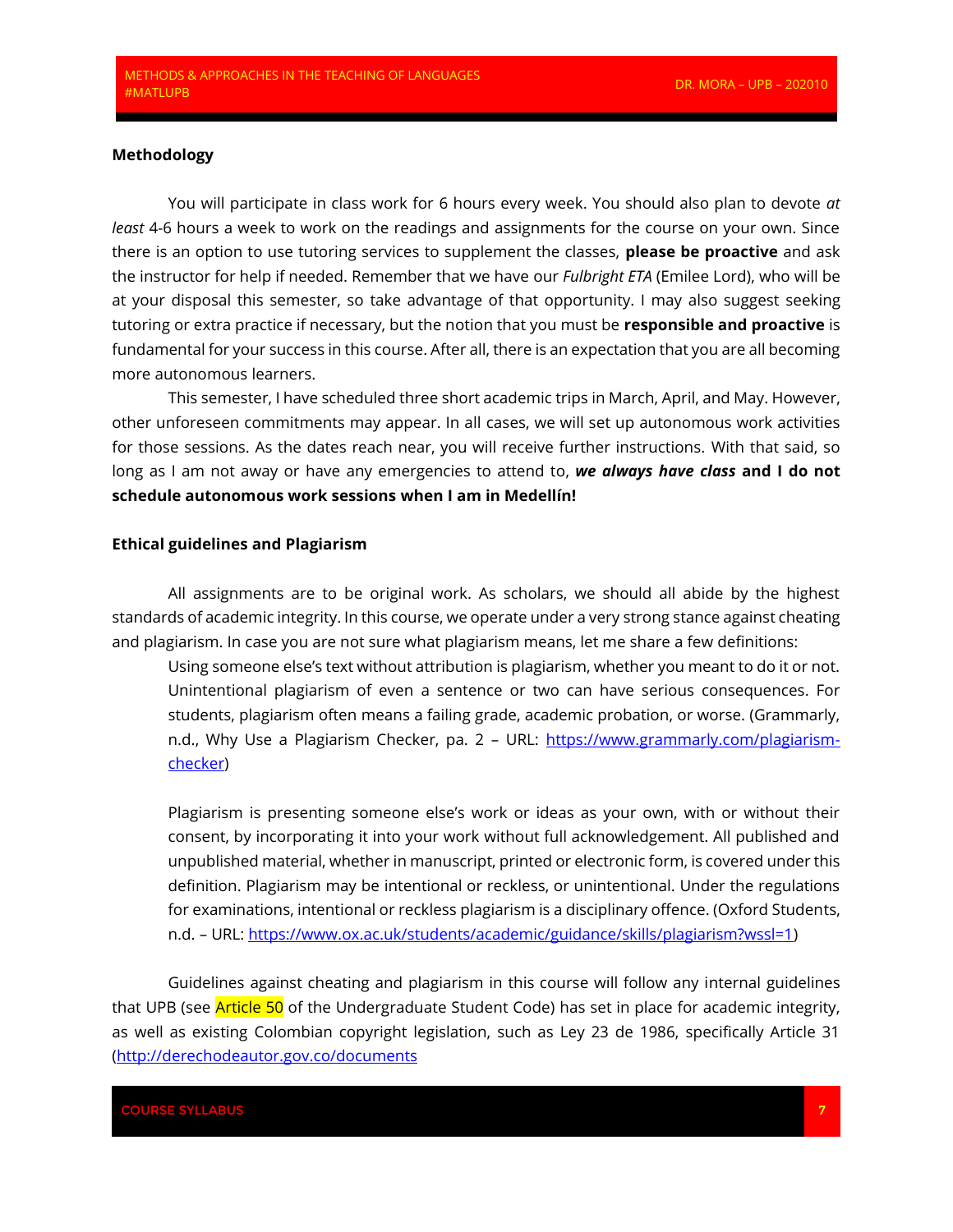[/10181/182597/23.pdf/a97b8750-8451-4529-ab87-bb82160dd226\)](http://derechodeautor.gov.co/documents/10181/182597/23.pdf/a97b8750-8451-4529-ab87-bb82160dd226) and Ley 1032 de 2006 [\(http://www.secretariasenado.gov.co/senado/basedoc/ley\\_1032\\_2006.html\)](http://www.secretariasenado.gov.co/senado/basedoc/ley_1032_2006.html). It is your responsibility to become acquainted with these laws, as well as any other laws available regarding fair use of copyrighted material (this is particularly crucial in the case of the multimodal essays). I also invite you to check<https://www.plagiarism.org/article/what-is-plagiarism> for an extended definition and other additional resources.

## **Communication Etiquette**

Learning how to communicate in writing is an important and necessary skill that all academics must develop in order to network effectively with other professionals. In many cases, a well-crafted email is the difference between receiving a reply from faculty and researchers in other institutions and having your message deleted right away.

In that sense, please keep in mind that I will not respond to e-mails/messages that:

- 1. Do not come from your UPB address (please refrain from using your personal e-mails, Facebook, or WhatsApp for class-related affairs **unless the specific situation requires so**).
- 2. Are not properly crafted with a clear subject line (I suggest using [MATLUPB] with the brackets as part of the subject line for easier identification) and a proper, formal greeting.

Check the following websites for information about academic e-mail etiquette, and make sure to practice these rules in any class-related communications:

- [https://www.insidehighered.com/views/2015/04/16/advice-students-so-they-dont-sound](https://www.insidehighered.com/views/2015/04/16/advice-students-so-they-dont-sound-silly-emails-essay)[silly-emails-essay](https://www.insidehighered.com/views/2015/04/16/advice-students-so-they-dont-sound-silly-emails-essay)
- [https://medium.com/@lportwoodstacer/how-to-email-your-professor-without-being](https://medium.com/@lportwoodstacer/how-to-email-your-professor-without-being-annoying-af-cf64ae0e4087)[annoying-af-cf64ae0e4087](https://medium.com/@lportwoodstacer/how-to-email-your-professor-without-being-annoying-af-cf64ae0e4087)
- <https://www.ugent.be/en/staff/academic-writing/email.htm>
- <http://akiraoconnor.org/2011/11/03/e-mail-etiquette-how-to-make-contact-with-academics/>

#### **Resources**

For this course, we will be using the following resources:

- 1. The Outlook group mail option in for communications and class files.
	- Make sure to check that you can access all files from your laptops, smartphones, and tablets.
	- In the case of smartphones and tablets, please make sure to download the **OneDrive** and **SharePoint** apps from the App Store (iPhone) or Google Play (Android).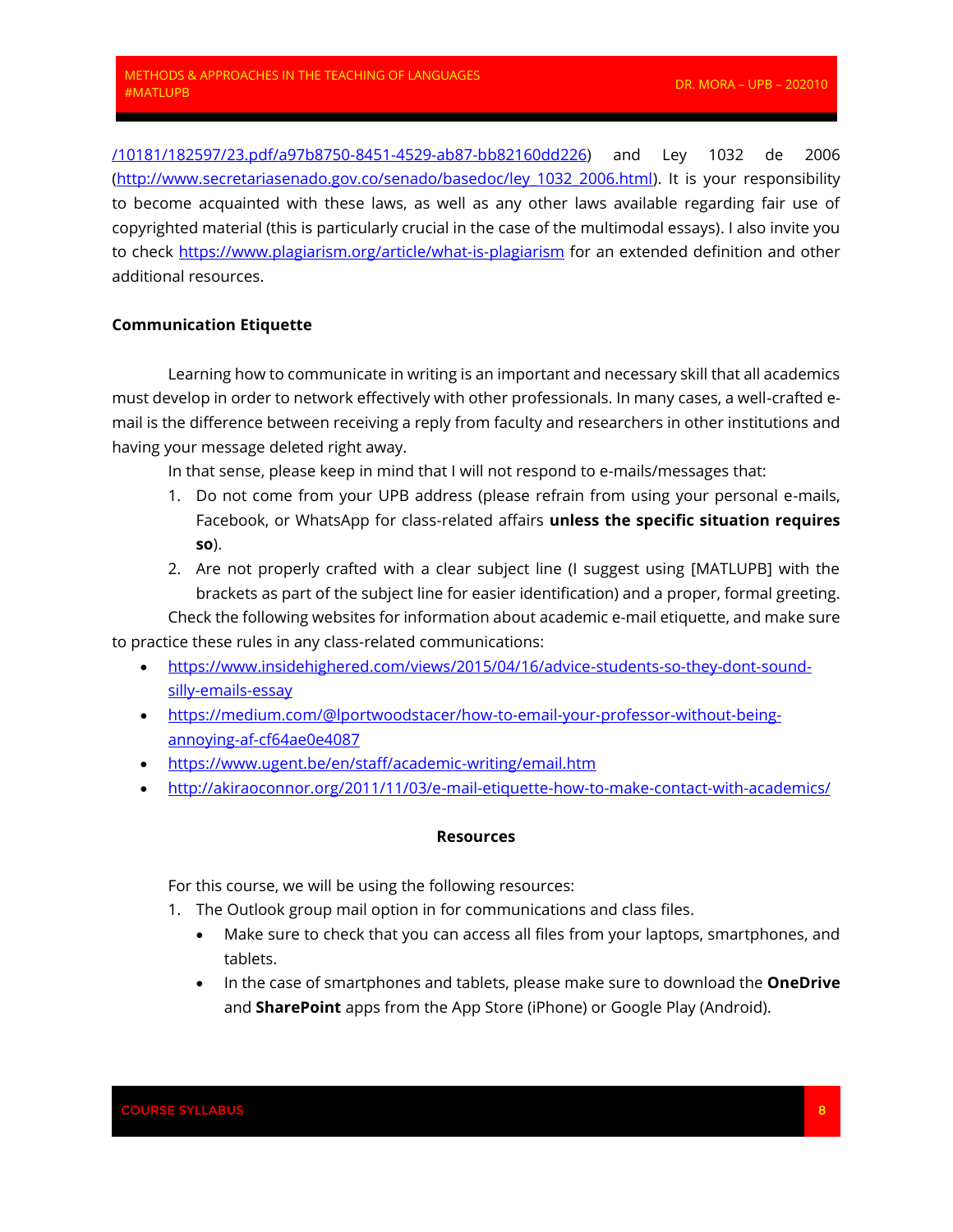- 2. Always keep a notebook/journal with you at all times. We will do extensive note-taking during the course and some of your notes might be featured in social media (with your consent, of course!)
- 3. The #MATLUPB YouTube playlist: This playlist contains a series of videos we'll be using during the semester for different activities. When directed, you can access the list using the following link: <http://bit.ly/matlupbplaylist>

## **Technology**

Since we will be using readings and videos available online, you are welcome to bring your laptop, smartphone, or tablet to class (this does not change the fact that most notetaking will be in your notebooks, though) to access the readings. There are reasons, again evidence-based and ingrained in brain research, why I enforce handwriting in class despite the push for technology. However, I kindly ask you to only use your electronic devices during the class activities that require so and to "set your mobile devices on Airplane Mode" the rest of the time. We only meet for 6 hours during the week, so unless we are talking about life-or-death situations in your lives (which may happen), I do not foresee the need for you to behave like "digital ostriches" during this class.

## **Social Media Use**

In this course, we will be using social media for different class activities throughout the semester. When working in groups, make sure at least one of your compadres has a Twitter or Instagram account (we will be using both). Specific directions will be contingent upon the nature of each activity. However, there are some basic ground rules for all posts:

- You should always use the hashtag #MATLUPB in all your posts.
- Make sure to tag @lslp\_colombia on Twitter or @lslpcolombia on Instagram (you are also welcome to tag my personal handle, @elpatronhimself, both for Twitter and Instagram)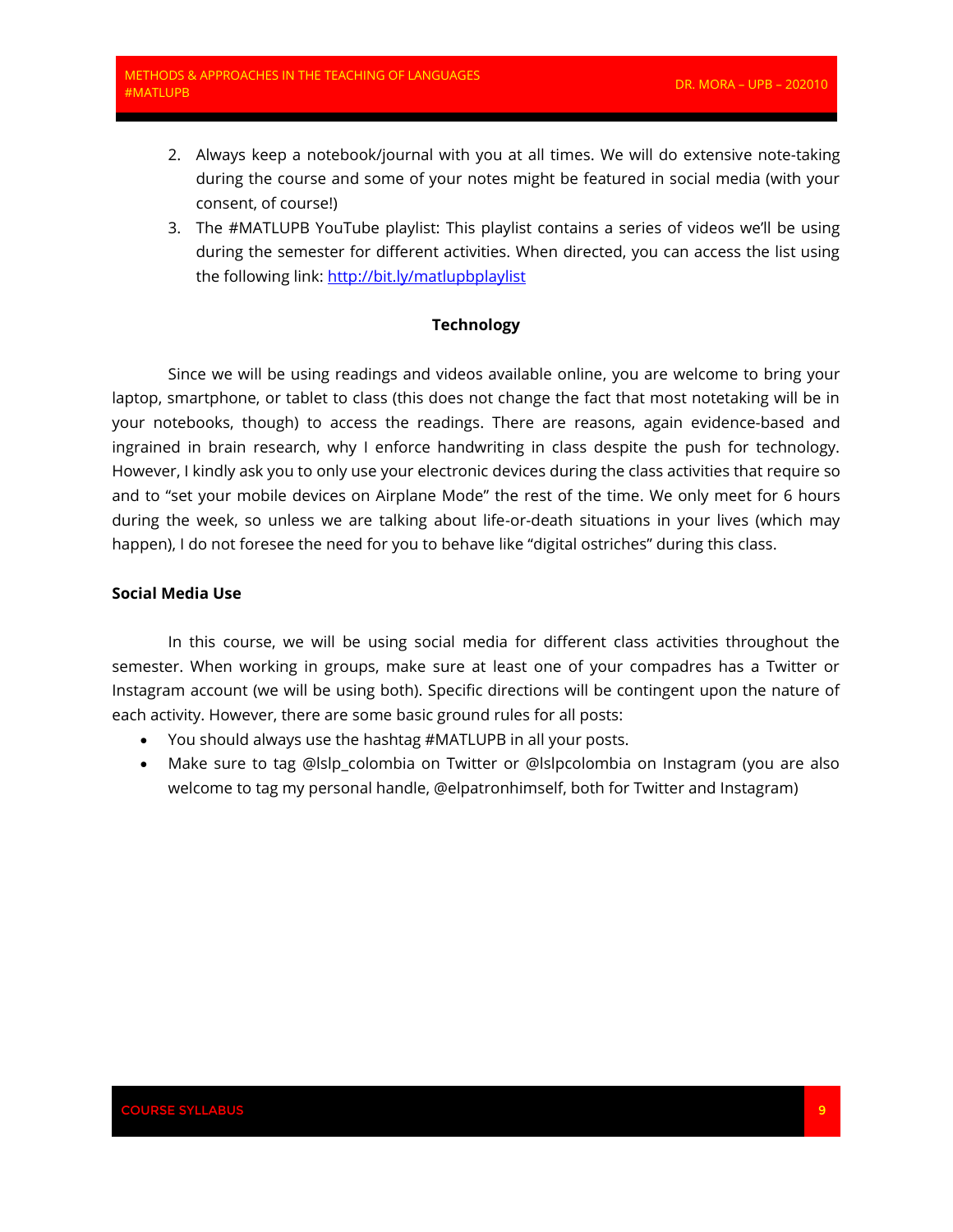## **Class Schedule**

| <b>Week</b>                                                              |                                                                | <b>Topics and Readings</b><br>(**LSLP Micro-Papers; Some readings may be subject to change) |
|--------------------------------------------------------------------------|----------------------------------------------------------------|---------------------------------------------------------------------------------------------|
| <b>Introduction to the Course:</b><br>#MATLUPB playlist - Videos 1 and 2 |                                                                |                                                                                             |
|                                                                          |                                                                | Monday                                                                                      |
| 1                                                                        |                                                                | Why this course? Why here? Why now?                                                         |
| Jan 20                                                                   |                                                                | or what's the bigger picture?                                                               |
|                                                                          |                                                                | (and some logistics stuff too!)                                                             |
|                                                                          | <b>UNIT 1: HISTORICAL OVERVIEW OF SECOND LANGUAGE TEACHING</b> |                                                                                             |
|                                                                          | <b>Introduction to the Unit:</b>                               |                                                                                             |
|                                                                          | #MATLUPB playlist - Video 3 (Mora, 2013a)                      |                                                                                             |
|                                                                          |                                                                | Readings                                                                                    |
|                                                                          |                                                                | Oxford (2008)                                                                               |
|                                                                          |                                                                | Media                                                                                       |
|                                                                          |                                                                | In preparation for class:                                                                   |
|                                                                          |                                                                | #MATLUPB playlist, video 4                                                                  |
|                                                                          | Tuesday<br>An introduction to language learning                |                                                                                             |
|                                                                          |                                                                | In Class:                                                                                   |
|                                                                          |                                                                | #MATLUPB playlist, videos 5 and 6                                                           |
|                                                                          |                                                                | Theories, Methods & Techniques of Teaching                                                  |
|                                                                          |                                                                | playlist, video 1                                                                           |
| 1                                                                        |                                                                |                                                                                             |
| Jan                                                                      |                                                                | Follow-up:                                                                                  |
| $21 - 24$                                                                |                                                                | #MATLUPB playlist, video 7                                                                  |
|                                                                          |                                                                | Readings                                                                                    |
|                                                                          |                                                                | Elting & Firkins (2006)                                                                     |
|                                                                          |                                                                | Mora (2015b)**                                                                              |
|                                                                          |                                                                | Rudd (2012)                                                                                 |
|                                                                          | <b>DEMO FRIDAY</b>                                             | Smith (2009), Chapters 1, 4, & 5                                                            |
|                                                                          | <b>Slam Poetry/Spoken Word</b>                                 |                                                                                             |
|                                                                          |                                                                | Media                                                                                       |
|                                                                          |                                                                | #MATLUPB Playlist, videos 9 to 17                                                           |
|                                                                          |                                                                | Follow-up                                                                                   |
|                                                                          |                                                                | http://bit.ly/matlupbslampoetry                                                             |
|                                                                          | Monday                                                         | Readings                                                                                    |
| $\overline{2}$                                                           | Introducing the idea of "Method" and                           | Hall (2011), Chapter 5, pp. 76-89                                                           |
| Jan 27-                                                                  | the earlier era of approaches and                              | Liu & Shi (2007)                                                                            |
| 31                                                                       | methods                                                        | Richards & Rogers (2001), Chapter 1                                                         |

**COURSE SYLLABUS**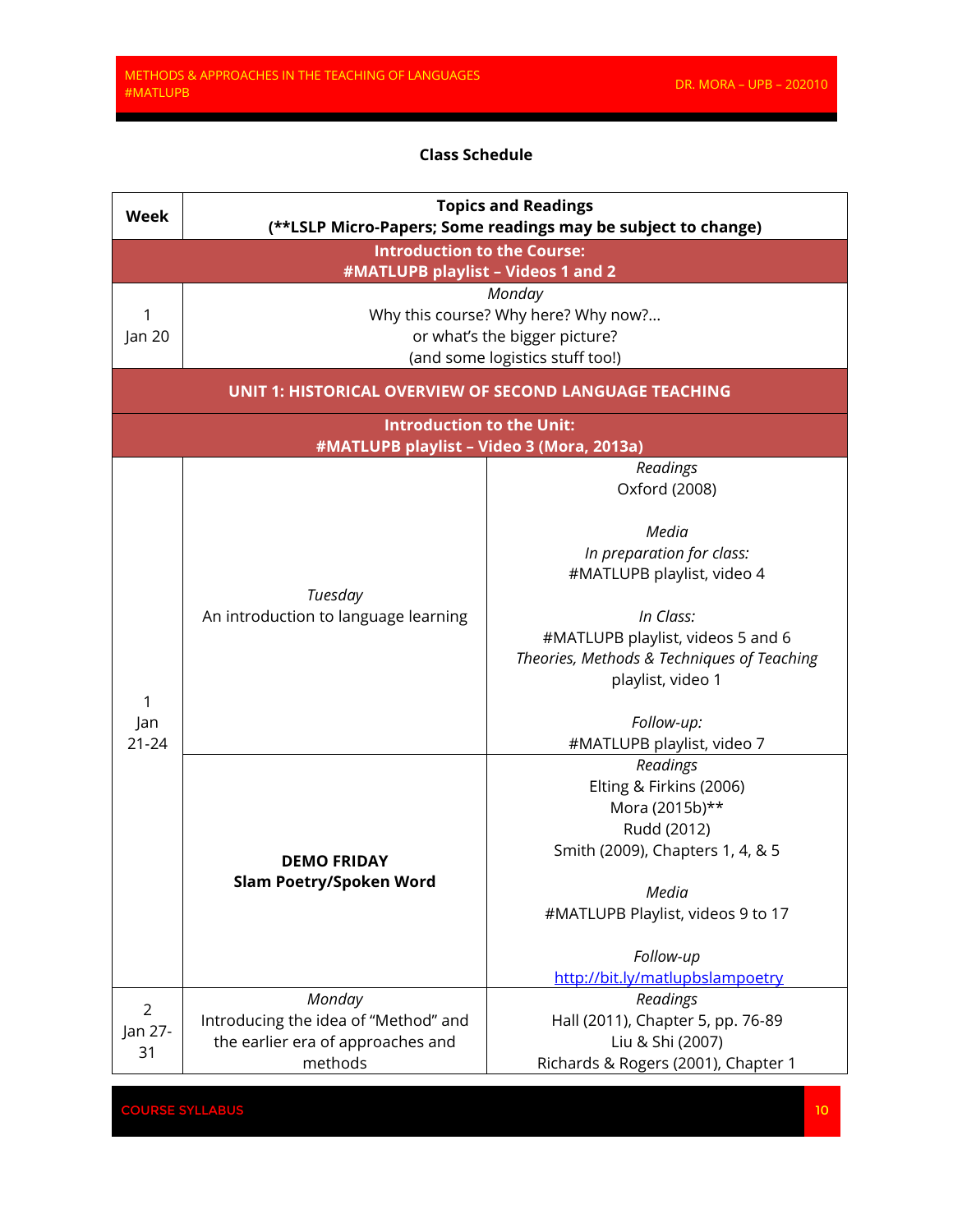|                                                                                         | Media: Grammar Translation Method<br>#MATLUPB playlist, videos 18 to 21<br>Theories, Methods & Techniques of Teaching<br>playlist, videos 2 and 3                               |
|-----------------------------------------------------------------------------------------|---------------------------------------------------------------------------------------------------------------------------------------------------------------------------------|
|                                                                                         | Media: Direct Method<br>#MATLUPB playlist, videos 22 to 26<br>Theories, Methods & Techniques of Teaching<br>playlist, video 4                                                   |
|                                                                                         | Media: Audiolingual Method<br>#MATLUPB playlist, videos 27 to 30<br>Theories, Methods & Techniques of Teaching<br>playlist, videos 5 and 6                                      |
|                                                                                         | <b>Total Physical Response</b><br>Richards & Rogers (2001), Chapter 5<br>#MATLUPB playlist, videos 31-34<br>From Theories, Methods & Techniques of<br>Teaching playlist video 8 |
| Tuesday<br>Approaches and methods after World<br>War II - Humanistic/Experimental views | The Silent Way<br>Richards & Rogers (2001), Chapter 6<br>#MATLUPB playlist, videos 35-38<br>Theories, Methods & Techniques of Teaching<br>playlist, video 7                     |
| of A&M<br>(Infographic activity)                                                        | Community Language Learning<br>Richards & Rogers (2001), Chapter 7<br>#MATLUPB playlist, videos 39-41                                                                           |
|                                                                                         | Suggestopedia<br>Richards & Rogers (2001), Chapter 8<br>#MATLUPB playlist, videos 42-45<br>From Theories, Methods & Techniques of<br>Teaching playlist, video 9                 |
|                                                                                         | Follow-up Readings<br>Hall (2011), Chapter 5, pp. 89-93<br>Mitchell & Miles (2004), Chapter 2<br>Richards & Rogers (2001), Chapter 15                                           |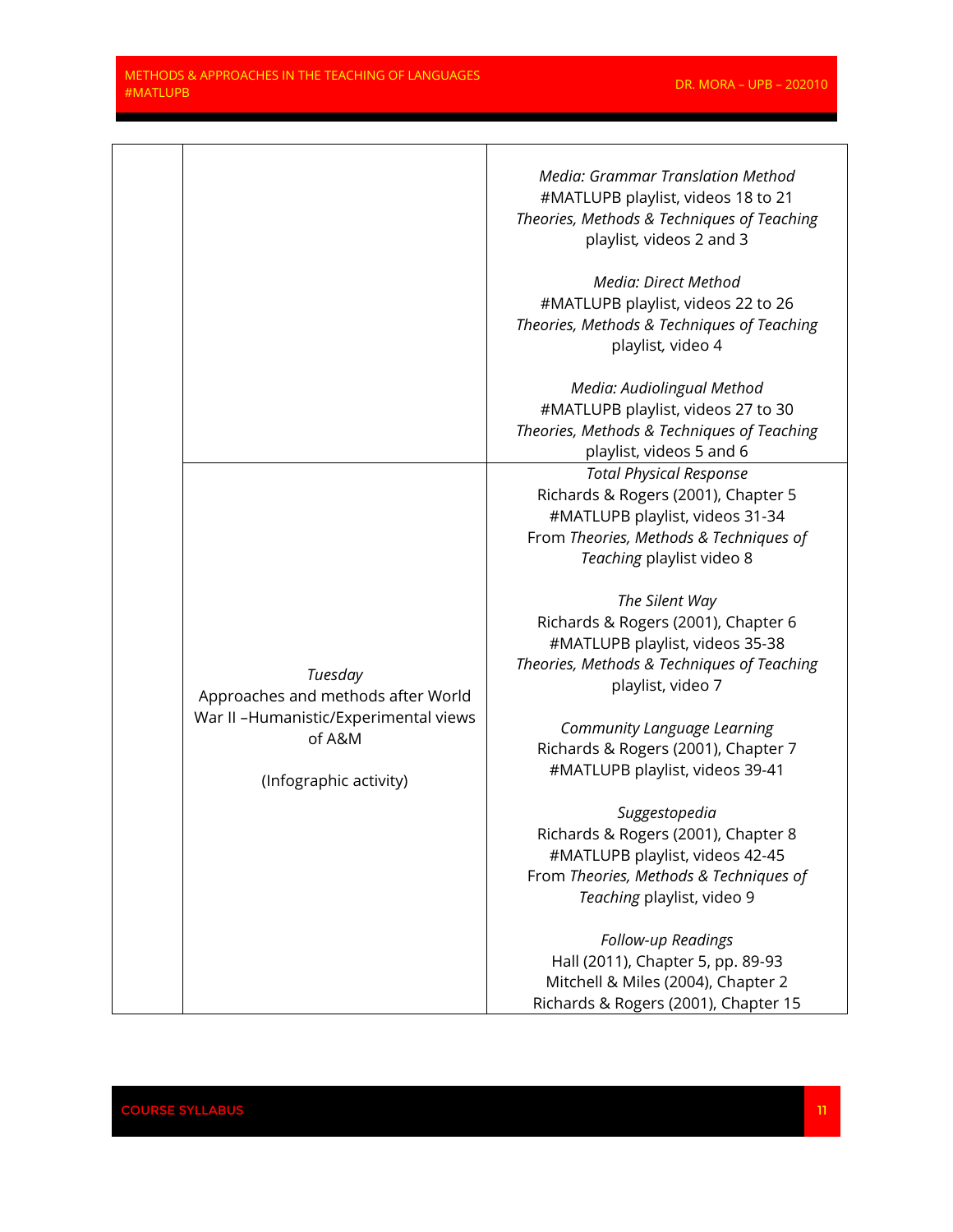|         |                                        | <b>Anticipation Guides</b>                      |
|---------|----------------------------------------|-------------------------------------------------|
|         |                                        | Gill (2008)                                     |
|         |                                        |                                                 |
|         |                                        | Kozen, et al. (2006)                            |
|         |                                        | Kragler, et al. (2005)                          |
|         | <b>DEMO FRIDAY</b>                     |                                                 |
|         | <b>Anticipation Guides and Graphic</b> | Graphic Organizers                              |
|         | <b>Organizers</b>                      | Hall & Strangman (2002)                         |
|         |                                        | Jiang & Grabe (2007)                            |
|         |                                        |                                                 |
|         |                                        | Media                                           |
|         |                                        | #MATLUPB playlist, videos 46 and 47             |
|         |                                        | <b>Contemporary Views</b>                       |
|         |                                        | Hall (2011), Chapter 5, pp. 93-98               |
|         |                                        | Larsen-Freeman (2000), Chapters 9, 10, 11       |
|         |                                        |                                                 |
|         |                                        | Mitchell & Miles (2004), Chapter 7 (pp. 194-199 |
|         |                                        | and 206-218)                                    |
|         |                                        | Savignon (2007)                                 |
|         | Monday                                 |                                                 |
|         |                                        | <b>Media for Contemporary Views</b>             |
|         | Contemporary views and the Growing     | #MATLUPB playlist, videos 48 to 54              |
|         | Field of CLIL                          |                                                 |
|         |                                        | A Word on CLIL                                  |
|         | (Infographic activity continues)       | McDougald (2015)                                |
|         |                                        | Muñoz Luna (2013)                               |
|         |                                        | J Rodríguez Bonces (2012)                       |
| 3       |                                        | M Rodríguez Bonces (2011)                       |
| Feb     |                                        |                                                 |
| $3 - 7$ |                                        | Media for CLIL                                  |
|         |                                        | #MATLUPB playlist, videos 55 to 58              |
|         |                                        | Critiques of Method                             |
|         |                                        | Hall (2011), Chapter 4                          |
|         |                                        |                                                 |
|         |                                        | Liddicoat & Scarino (2013), Chapter 1           |
|         |                                        | Pennycook (1989)                                |
|         |                                        |                                                 |
|         | Tuesday                                | About Post-Method                               |
|         | The method-postmethod debate           | Bell (2003)                                     |
|         |                                        | Bell (2007)                                     |
|         |                                        | Hall (2011), Chapter 5, pp. 98-102              |
|         |                                        | Kumaravadivelu (2003a), Chapter 2               |
|         |                                        |                                                 |
|         |                                        | Media                                           |
|         |                                        | #MATLUPB playlist, videos 59 to 61              |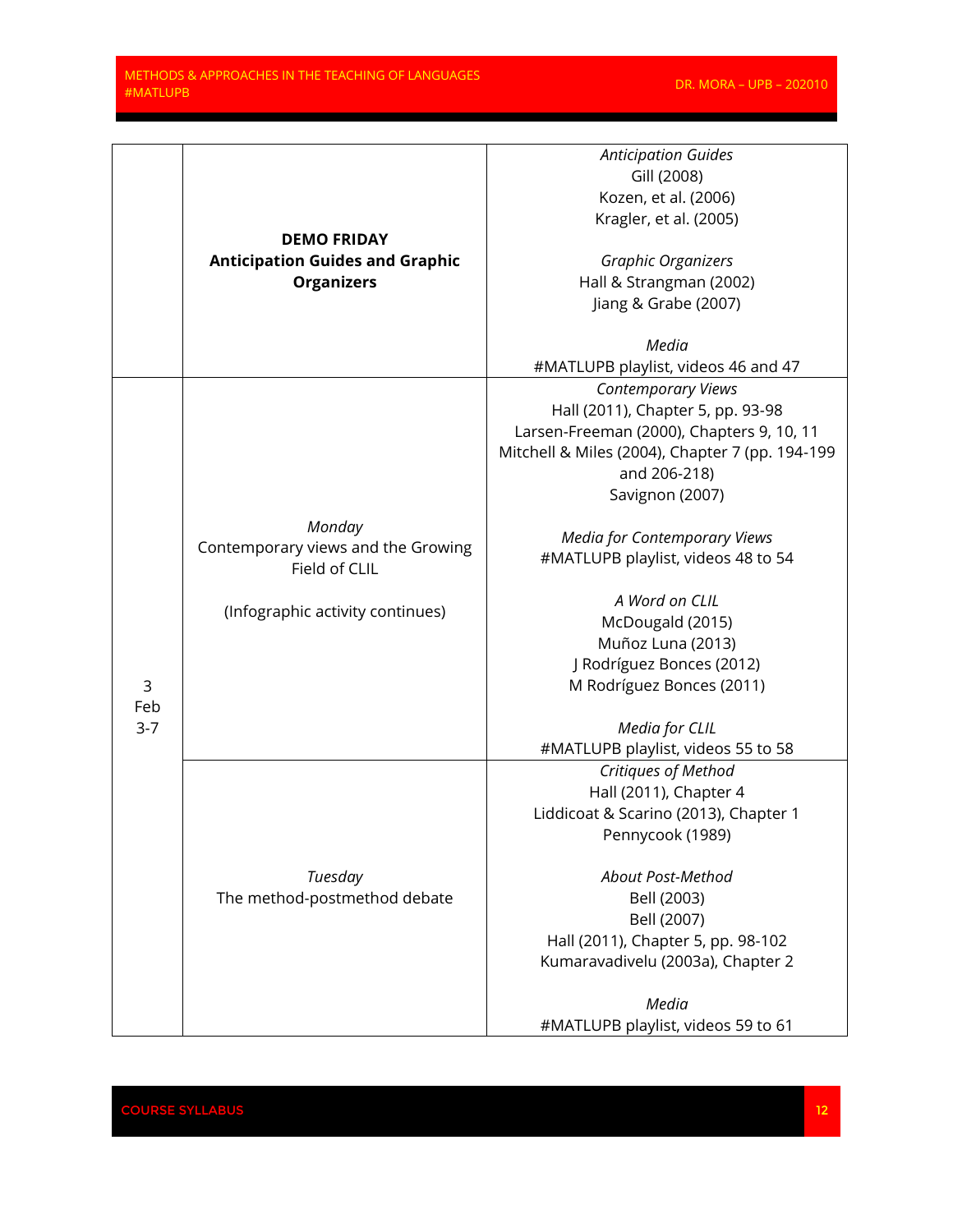<u> Tanzania (</u>

| McAllum (2014)<br>Meyer (2010)<br><b>DEMO FRIDAY</b><br>Stricklin (2011)<br><b>Group Reading - Reciprocal Teaching</b><br>Media<br>#MATLUPB playlist, videos 62 to 64 |
|-----------------------------------------------------------------------------------------------------------------------------------------------------------------------|
|                                                                                                                                                                       |
|                                                                                                                                                                       |
|                                                                                                                                                                       |
|                                                                                                                                                                       |
|                                                                                                                                                                       |
| Feb 7                                                                                                                                                                 |
| by<br><b>SUBMIT INFOGRAPHIC</b>                                                                                                                                       |
| 11:59                                                                                                                                                                 |
| <b>UNIT 2: UNDERSTANDING COMMUNICATIVE COMPETENCE</b>                                                                                                                 |
| (Baseline Reading: Common European Framework of Reference for Languages, Chapter 3)                                                                                   |
| <b>Introduction to the Unit:</b><br>#MATLUPB playlist - Video 65 (Gallagher, 2018)                                                                                    |
| Readings                                                                                                                                                              |
| Cazden (2011)                                                                                                                                                         |
| Mora (2015a)**<br>Monday                                                                                                                                              |
| (Re)Introducing Communicative<br>Savignon (1976)                                                                                                                      |
| Competence                                                                                                                                                            |
| CEFRL, Chapter 3                                                                                                                                                      |
|                                                                                                                                                                       |
| Media                                                                                                                                                                 |
| #MATLUPB playlist, videos 66 to 68                                                                                                                                    |
| 4                                                                                                                                                                     |
| Feb<br>Readings                                                                                                                                                       |
| $10 - 14$<br>Alptekin (2002)<br>Tuesday                                                                                                                               |
| Making sense of the subcompetences<br>Bagarić & Djigunović (2007)                                                                                                     |
| CEFRL, Chapter 3                                                                                                                                                      |
| Readings                                                                                                                                                              |
| López-Ladino (2016)**                                                                                                                                                 |
| <b>DEMO FRIDAY</b><br>Rodríguez (2015)**                                                                                                                              |
| <b>Reading Aloud - Storytelling and</b><br><b>Read/Think Alouds</b>                                                                                                   |
| Media                                                                                                                                                                 |
| #MATLUPB playlist, videos 69 to 72                                                                                                                                    |
| Reading                                                                                                                                                               |
| Dawes & Birrell (2005)                                                                                                                                                |
| Murtiningisihn & Hapsari (2018)                                                                                                                                       |
| 5<br>Oakhill et al (2015)<br>Monday-Tuesday                                                                                                                           |
| Feb 17-<br>Weaving the competences and the four                                                                                                                       |
| skills<br>21<br>Writing                                                                                                                                               |
| Hayik (2018)                                                                                                                                                          |
| Lems et al. (2010), Chapter 9                                                                                                                                         |
| Schneider (2003), Chapter 11                                                                                                                                          |

EXPLINE SYLLABUS DE L'ORIGINALE DE L'ORIGINALE DE L'ORIGINALE DE L'ORIGINALE DE L'ORIGINALE DE L'ORIGINALE DE<br>DE L'ORIGINALE DE L'ORIGINALE DE L'ORIGINALE DE L'ORIGINALE DE L'ORIGINALE DE L'ORIGINALE DE L'ORIGINALE DE L'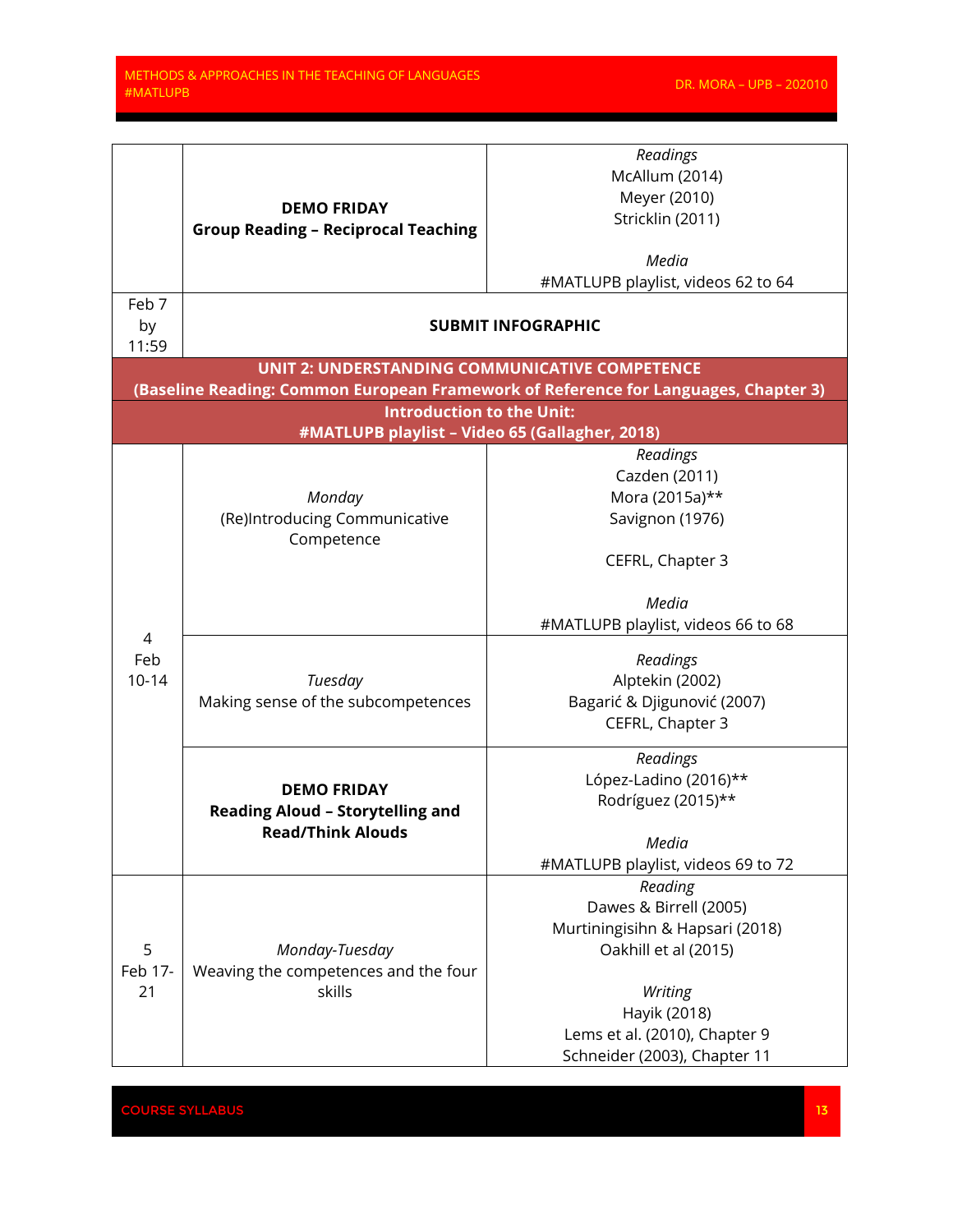<u> Tanzania de la provincia de la provincia de la provincia de la provincia de la provincia de la provincia de</u>

|                    |                                                                                   | Listening<br>Nation & Newton (2009), Chapter 3<br>Dawes, et al. (2005)<br>Vandergrift & Goh (2012), Chapter 2<br>Speaking<br>Lems et al. (2010), Chapter 3<br>Nation & Newton (2009), Chapter 9<br>Smith (2005)                                                                                                                                                                          |
|--------------------|-----------------------------------------------------------------------------------|------------------------------------------------------------------------------------------------------------------------------------------------------------------------------------------------------------------------------------------------------------------------------------------------------------------------------------------------------------------------------------------|
|                    | <b>DEMO FRIDAY</b><br><b>Writer's Workshop</b>                                    | http://www.elpatronhimself.net<br>/becomingascholar.html                                                                                                                                                                                                                                                                                                                                 |
| 6<br>Feb 24-<br>28 | Monday-Tuesday<br>Weaving the competences and<br>grammar/pronunciation/vocabulary | Grammar<br>Azar (2007)<br>Gupta (2012)<br>Hinkel (2002)<br>Knapp & Watkins (2005), Chapter 2<br>Larsen-Freeman (1991)<br>Smith (2005)<br>Pronunciation<br>Nation & Newton (2009), Chapter 5<br>Cook (2008), Chapter 4<br>Ketabi & Saed (2015)<br>Levis & Grant (2003)<br>Yates (2014)<br>Vocabulary<br>Blachowicz, et al. (2006)<br>Cook (2008), Chapter 3<br>Folse (2004)<br>Nam (2010) |
|                    | <b>DEMO FRIDAY</b><br><b>Critical Media Literacy in the</b><br>Classroom          | Critical media literacy<br>Egbert & Neville (2015)<br>Kellner & Share (2007)<br>Mollan-Moscoso (2017)**<br>Mora (2017)<br>Garland & Bryan (2014)**<br>Literacy and social media<br>Bright (2015)                                                                                                                                                                                         |

**COURSE SYLLABUS 14**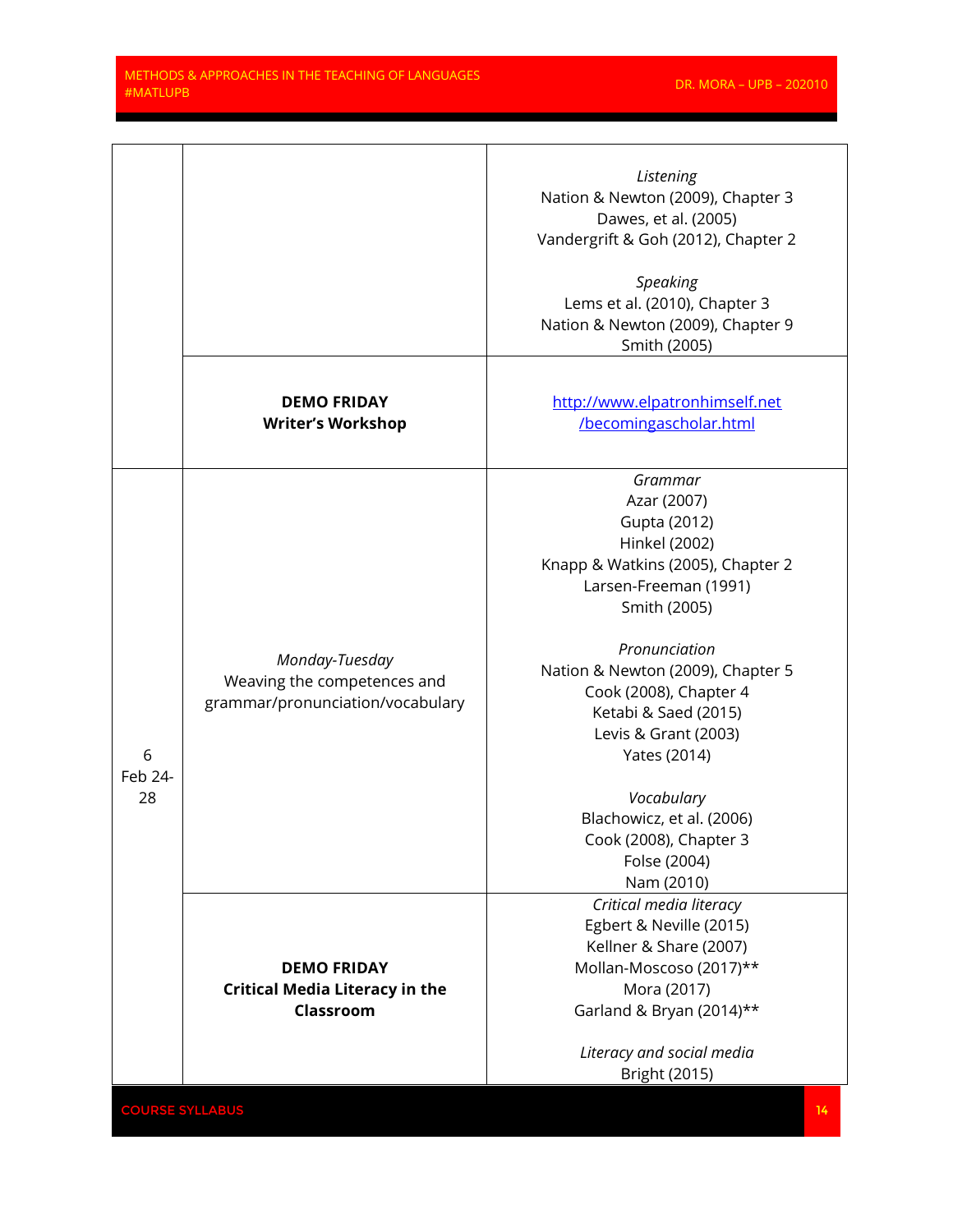and the control

|                            |                                              | Chisega-Negrilă (2015)                       |
|----------------------------|----------------------------------------------|----------------------------------------------|
|                            |                                              | Orrego & Hernandez (2015)**                  |
|                            |                                              |                                              |
|                            |                                              | Piotrowski (2014)**                          |
|                            |                                              | Rodliyah (2016)                              |
|                            |                                              | Rybakova & Kollar (2014)**                   |
|                            |                                              | Zapata (2015)**                              |
|                            |                                              | Media                                        |
|                            |                                              | #MATLUPB playlist, videos 73 to 78           |
|                            |                                              |                                              |
|                            |                                              | Follow-up                                    |
|                            |                                              | #MATLUPB playlist, video 79                  |
|                            | <b>UNIT 3: A LOOK AT CLASSROOM PRACTICE</b>  |                                              |
|                            | Introduction to the unit:                    |                                              |
|                            | #MATLUPB playlist, video 80 (Terronez, 2017) |                                              |
|                            |                                              | Readings                                     |
|                            |                                              | Baker & Westrup (2000), Chapter 16           |
|                            |                                              | Haynes & Zacarian (2010), Chapter 3          |
|                            |                                              | Liddicoat & Scarino (2013), Chapter 9        |
|                            |                                              | Marzano & Brown (2009), Chapter 25           |
|                            | Monday-Tuesday                               |                                              |
|                            | Lesson planning                              | Media                                        |
| $\overline{7}$             |                                              |                                              |
|                            |                                              | #MATLUPB playlist - Videos 81 to 85          |
| Mar                        |                                              | <b>ITTT Lesson Planning Playlist</b>         |
| $2 - 6$                    |                                              | https://www.youtube.com/playlist?            |
|                            |                                              | list=PLbVib986kwejKz4mKeBPyelarOtjjlwzk      |
|                            |                                              | Chiquito, Restrepo, & Mora (2019)            |
|                            | <b>DEMO FRIDAY</b>                           | Low (2012, 2017)                             |
|                            |                                              | Low & Jacobs (2018)                          |
|                            | <b>Using Comics and Graphic Novels in</b>    |                                              |
|                            | the Language Classroom                       | NOTE: Bring your own comics and graphics     |
|                            |                                              | novels for this demo, when possible.         |
|                            |                                              | Readings                                     |
|                            |                                              | Baker & Westrup (2000), Chapters 17 and 18   |
| $\,8\,$<br>Mar<br>$9 - 13$ |                                              | Cummings (2000), Chapter 6                   |
|                            |                                              | Marzano et al (2003), Chapters 4 and 7       |
|                            | Monday-Tuesday<br>Classroom management       |                                              |
|                            |                                              | McLeod et al (2003), Chapter 2 and 7         |
|                            |                                              | Sasson (2013), Chapter 1                     |
|                            |                                              | Smith & Laslett (1993), Chapters 1, 6, and 9 |
|                            |                                              | Woodward (2001), Chapter 3                   |
|                            |                                              |                                              |
|                            |                                              | Media                                        |
|                            |                                              | #MATLUPB playlist - Videos 86 to 89          |

**COURSE SYLLABUS 15 AND LOCAL COURSE SYLLABUS**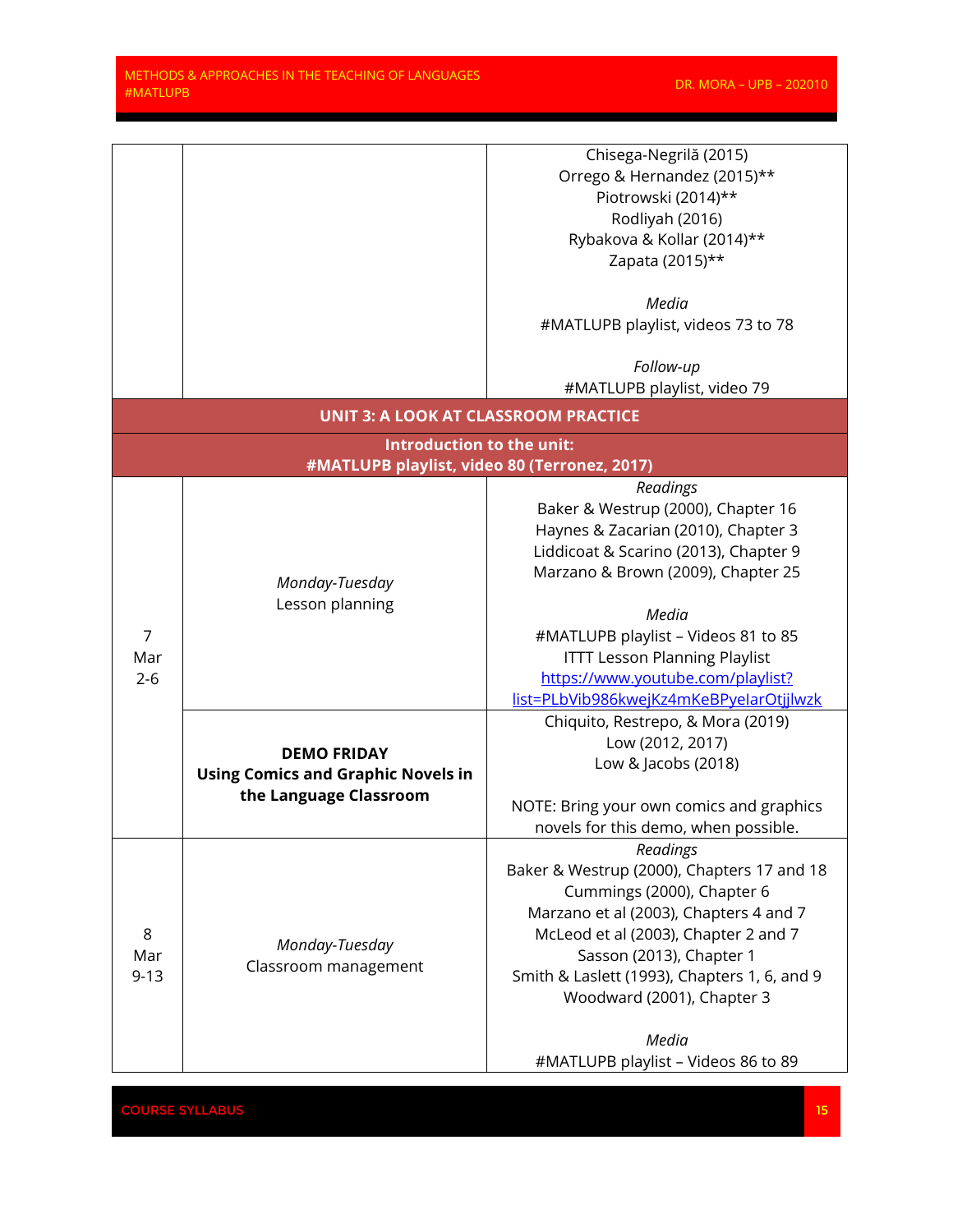<u>a sa sa</u>

|                                    | <b>DEMO FRIDAY</b><br><b>Multimodal Text Design and</b><br><b>Video Editing in the Classroom</b> | Bull & Kajder (2005)<br>Kervin & Mantei (2017)<br>Kist (2017)<br>Mora (2019a)<br>Mora, et al. (2017) [YouTube]<br>Pyo (2016) |
|------------------------------------|--------------------------------------------------------------------------------------------------|------------------------------------------------------------------------------------------------------------------------------|
| 9<br>Mar<br>$16 - 20$              | Materials Design:<br>Fundamentals<br>(Independent Work - At UNICAMP,<br>Brazil)                  | Tomlinson (2016a)<br>Tomlinson (2016b)<br>Richards (2014)                                                                    |
| <b>Mar 20</b><br>by<br>11:59       |                                                                                                  | FIRST ROUND OF MEDIUM BLOG POSTS IS DUE                                                                                      |
| 10<br>Mar<br>24-27                 | Monday-Tuesday<br>Materials Design:<br>Procedures                                                | Liddicoat & Scarino (2013), Chapter 5<br>Maley (2016)<br>Macalister (2016)                                                   |
|                                    |                                                                                                  |                                                                                                                              |
| <b>Mar 27</b><br>by<br>11:00       |                                                                                                  | <b>SUBMIT SLAM POEM</b>                                                                                                      |
| 10<br><b>Mar 27</b>                |                                                                                                  | <b>DEMO FRIDAY</b><br>#MATLUPB Slam Poetry Festival                                                                          |
|                                    | Monday<br>Materials Design:<br>Resources                                                         | Baker & Westrup (2000), Chapters 19 and 20<br>Liddicoat & Scarino (2013), Chapter 6                                          |
| 11<br><b>Mar 30</b><br>to<br>Apr 3 | Tuesday<br>Materials Design:<br>Resources                                                        | Bao (2016)<br>Matsuda (2012)<br>Trabelsi (2016)                                                                              |
|                                    | <b>DEMO FRIDAY</b><br><b>Music in the Classroom</b>                                              | LaVoulle (2016)<br>Cortés Santiago (2016)<br>Rhym (2016)                                                                     |

en de la courant de la courant de la courant de la courant de la courant de la courant de la courant de la courant de la courant de la courant de la courant de la courant de la courant de la courant de la courant de la cou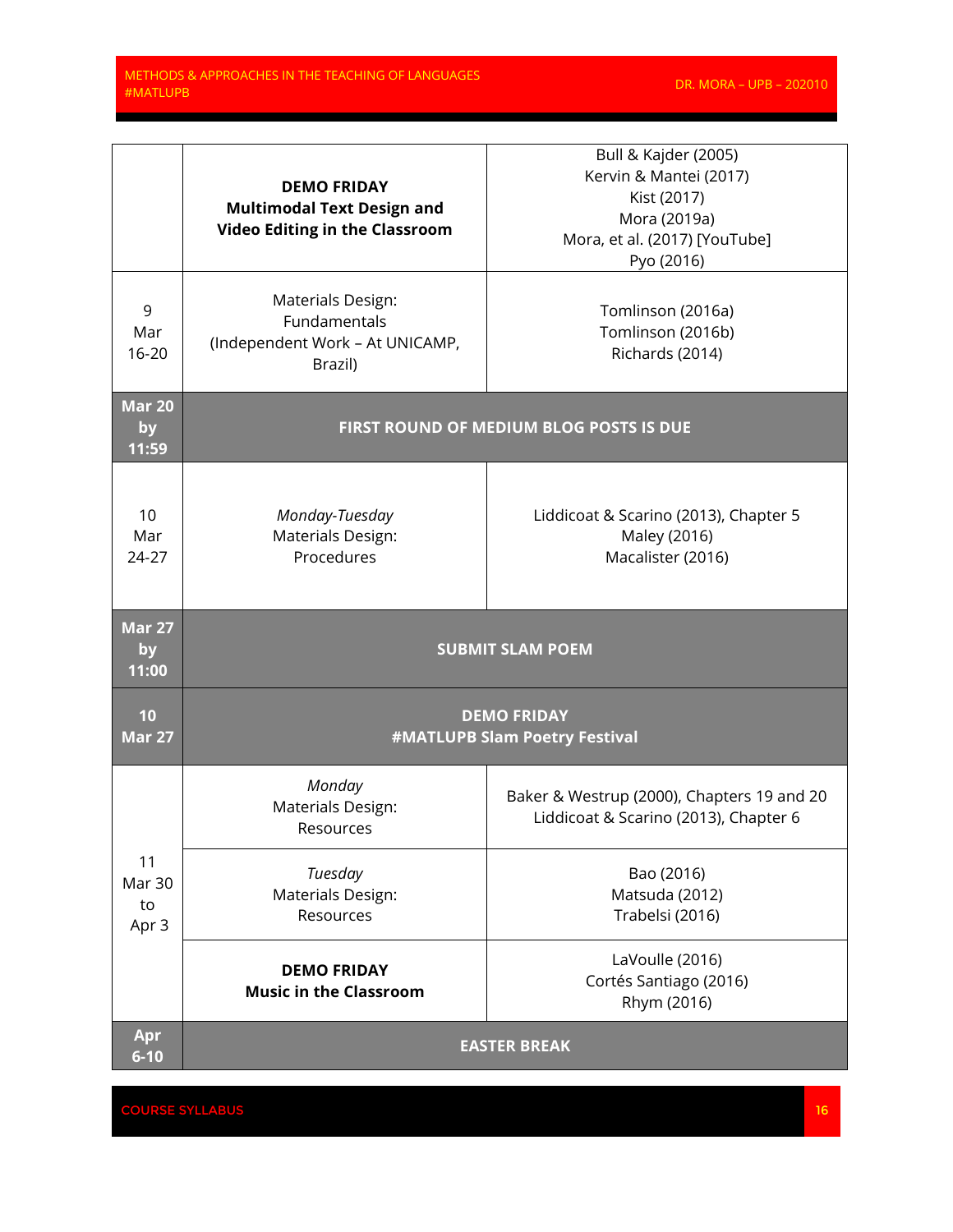<u> e de la provincia de la provincia de la provincia de la provincia de la provincia de la provincia de la provi</u>

| 12<br>Apr<br>$13 - 17$ | Monday-Tuesday<br>Materials Design:<br>Examples                                                         | Seferaj (2014)<br>Bosompen (2014)<br>Nuangpolmak (2014)<br>Igielski (2014)                                                                                                                                                                                                                                                               |  |
|------------------------|---------------------------------------------------------------------------------------------------------|------------------------------------------------------------------------------------------------------------------------------------------------------------------------------------------------------------------------------------------------------------------------------------------------------------------------------------------|--|
|                        | <b>DEMO FRIDAY</b><br><b>TBD</b>                                                                        |                                                                                                                                                                                                                                                                                                                                          |  |
| 13<br>Apr<br>$20 - 24$ | Monday-Tuesday<br>An overview of assessment                                                             | Dawes, et al. (2005)<br>Hargreaves et al (2001), Chapter 3<br>Haynes & Zacarian (2010), Chapter 7<br>Nation & Newton (2009), Chapter 10<br>Nation (2009), Chapters 6 and 10<br>Taras (2005)<br>Vásquez (2017)**                                                                                                                          |  |
|                        | <b>DEMO FRIDAY</b><br><b>Games in the Classroom</b><br><b>Part 1: Creating</b><br>(Guest: Mark Eilbeck) |                                                                                                                                                                                                                                                                                                                                          |  |
|                        | <b>UNIT 4: ONGOING ISSUES AND TRENDS IN LANGUAGE TEACHING</b>                                           |                                                                                                                                                                                                                                                                                                                                          |  |
|                        | <b>Introduction to unit:</b><br>#MATLUPB playlist - Video 90 (Mora, 2019b)                              |                                                                                                                                                                                                                                                                                                                                          |  |
| 14<br>Apr 27-<br>28    | Monday-Tuesday<br>Language in the classroom I:<br>Accent/NS vs NNS                                      | <b>Accent/NS vs NNS Teachers</b><br>Arboleda Arboleda & Castro Garcés (2012)<br>Derwing & Munro (2009)<br>Mora & Muñoz Luna (2012)<br>Moussu & Llurda (2008)<br>Murphy (2014)<br>Rajadurai (2016)<br>Selvi (2014)<br>Viáfara (2011)<br>Media<br>http://vidosiki.ru/video/comedy-club---speak-<br>english/comedy-club---speak-english.mp4 |  |
|                        | Language in the classroom II:<br>World Englishes vs English as a Lingua<br>Franca                       | #MATLUPB playlist - Videos 91 to 95<br><b>Conceptual Papers</b><br>Björkmann (2014)<br>Mora (2013b)<br>Rajagopalan (2004)                                                                                                                                                                                                                |  |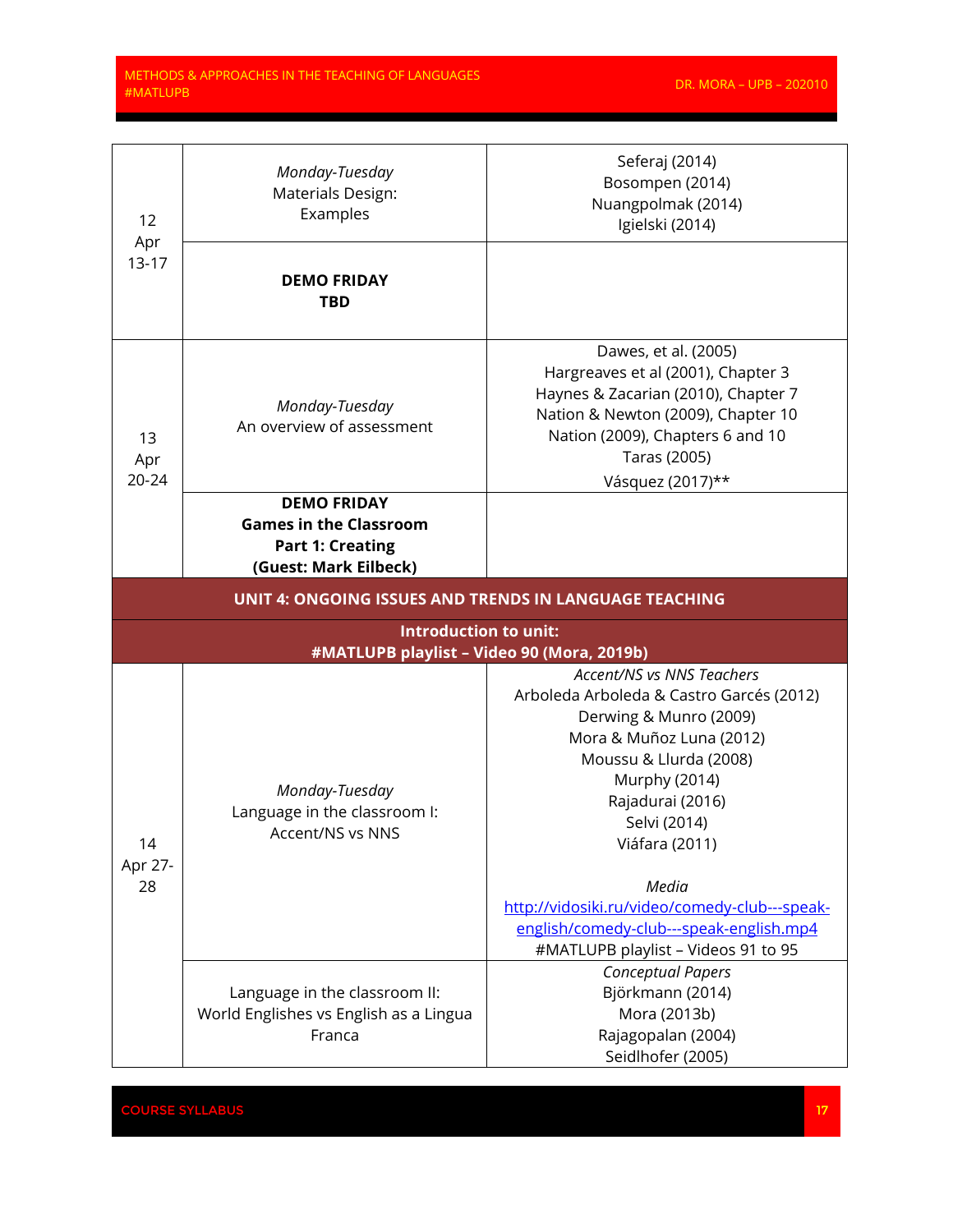<u>e de la p</u>

|                  |                                                                     | Smith (2014)                                         |
|------------------|---------------------------------------------------------------------|------------------------------------------------------|
|                  |                                                                     | Uribe & Gómez (2015)**                               |
|                  |                                                                     | Larger Issues                                        |
|                  |                                                                     | Bruthiaux (2010)                                     |
|                  |                                                                     | Kumaravavidelu (2016)                                |
|                  |                                                                     | Kuo (2006)                                           |
|                  |                                                                     | Matsuda & Matsuda (2010)                             |
|                  |                                                                     | Mora & Golovátina-Mora (2017)                        |
|                  |                                                                     | Sifakis (2009, 2014)                                 |
|                  |                                                                     | Sifakis & Bayyurt (2015)                             |
|                  |                                                                     | Vettorel (2014)                                      |
|                  |                                                                     |                                                      |
|                  |                                                                     | Media                                                |
|                  |                                                                     | #MATLUPB playlist - Videos 96 to 98                  |
|                  | <b>DEMO FRIDAY</b>                                                  |                                                      |
| 14               | <b>Games in the Classroom</b>                                       | Mora & Lopera (2001)                                 |
| Oct              | <b>Part 2: Adapting</b>                                             | Simpson (2015)                                       |
| 18               | (Guests: Dr. Ashley Dallacqua and                                   | Urrutia León & Vega Cely (2010)                      |
|                  | Joe Dallacqua)                                                      |                                                      |
|                  | Monday                                                              | Cárdenas (2019)                                      |
|                  | Language in the classroom III:                                      | Garcia & Li Wei (2014)                               |
|                  | An introduction to translanguaging,                                 | Vogel & Garcia (2017)                                |
|                  | code-switching, code-mixing, etc.                                   | Robinson, Tian, et al. (2018)                        |
|                  |                                                                     | Gay (2002)                                           |
|                  |                                                                     | Ladson-Billings (1995a, 1995b)                       |
|                  |                                                                     | Lopez (2011)                                         |
|                  |                                                                     | Lucas, et al. (2008)                                 |
| 15               | Tuesday                                                             | Paris (2012)                                         |
| May 4-           | <b>Culturally Responsive Pedagogy</b>                               |                                                      |
| 8                |                                                                     | Media                                                |
|                  |                                                                     | #MATLUPB playlist - Videos 99 to 101                 |
|                  |                                                                     | (Gavin, 2014; Lozenski, 2012; University of          |
|                  | <b>DEMO FRIDAY</b>                                                  | South Dakota School of Education, 2016)              |
|                  | <b>Social Justice in the Classroom</b>                              |                                                      |
|                  | (Video Conference - Guest Speaker:                                  | Ortega (2019)                                        |
|                  | Yecid Ortega, Ph.D. Candidate, OISE-                                | Others TBD                                           |
|                  | <b>University of Toronto)</b>                                       |                                                      |
| 16               |                                                                     |                                                      |
| May              | Autonomous work on Capstone Project                                 |                                                      |
| $11 - 15$        | (Dr. Berry will be available to answer questions during class time) |                                                      |
| <b>May</b>       |                                                                     |                                                      |
| 15 <sub>by</sub> |                                                                     | <b>MASTER TEACHERS SUBMIT LESSON PLANNING REPORT</b> |
| 23:00            |                                                                     |                                                      |

en de la courant de la courant de la courant de la courant de la courant de la courant de la courant de la courant de la courant de la courant de la courant de la courant de la courant de la courant de la courant de la co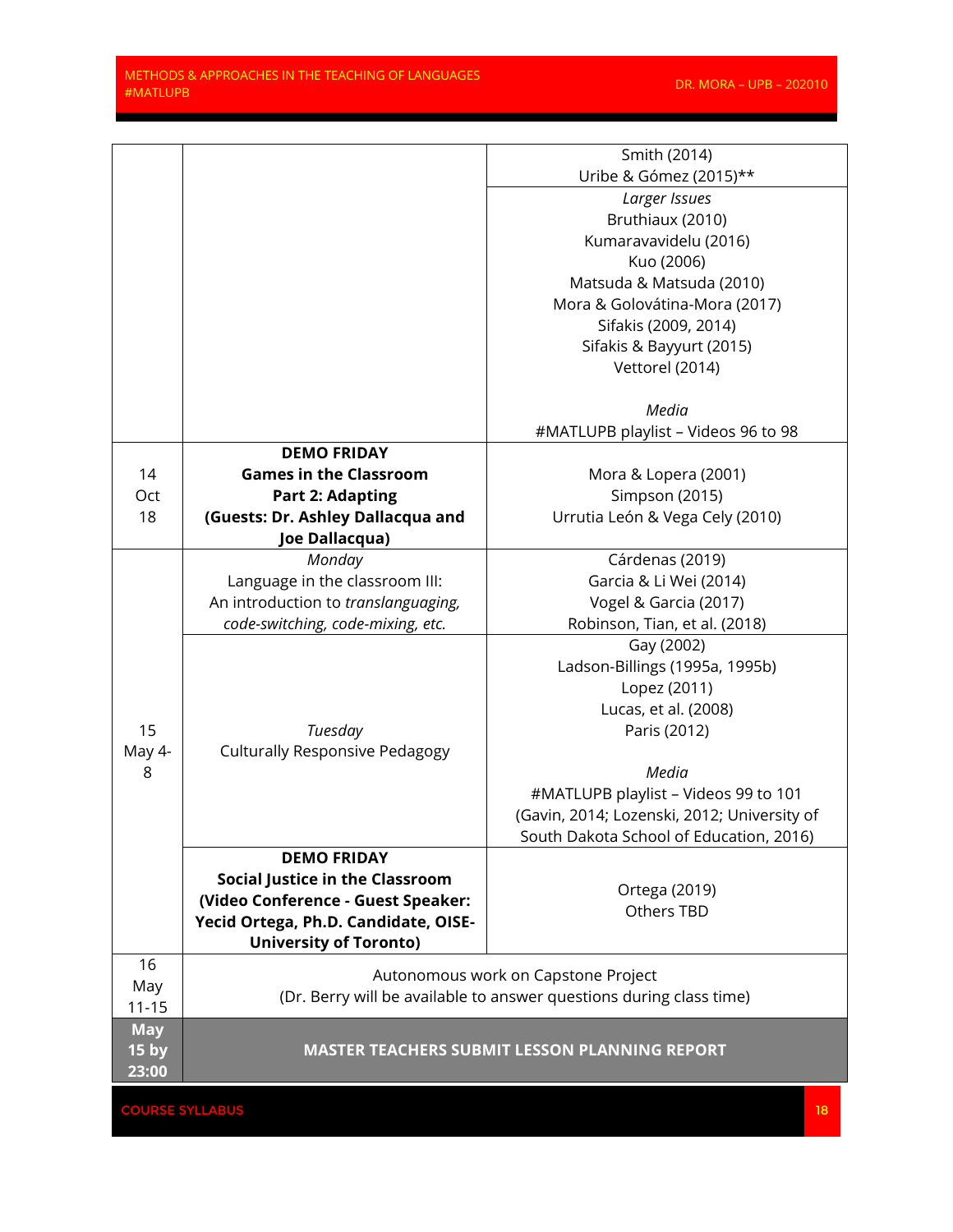and the control of

| 17<br>May<br>18-22                      | FINALS WEEK 1 - Finish Capstone Project                        |
|-----------------------------------------|----------------------------------------------------------------|
| <b>May</b><br>22 <sub>by</sub><br>11:59 | <b>SECOND ROUND OF MEDIUM POSTS DUE</b>                        |
| <b>May</b><br>29<br>by<br>8:00          | <b>SUBMIT CAPSTONE PROJECT</b>                                 |
| 18<br>May 29                            | FINALS WEEK 2 – Capstone Project Presentations (12:00 – 15:00) |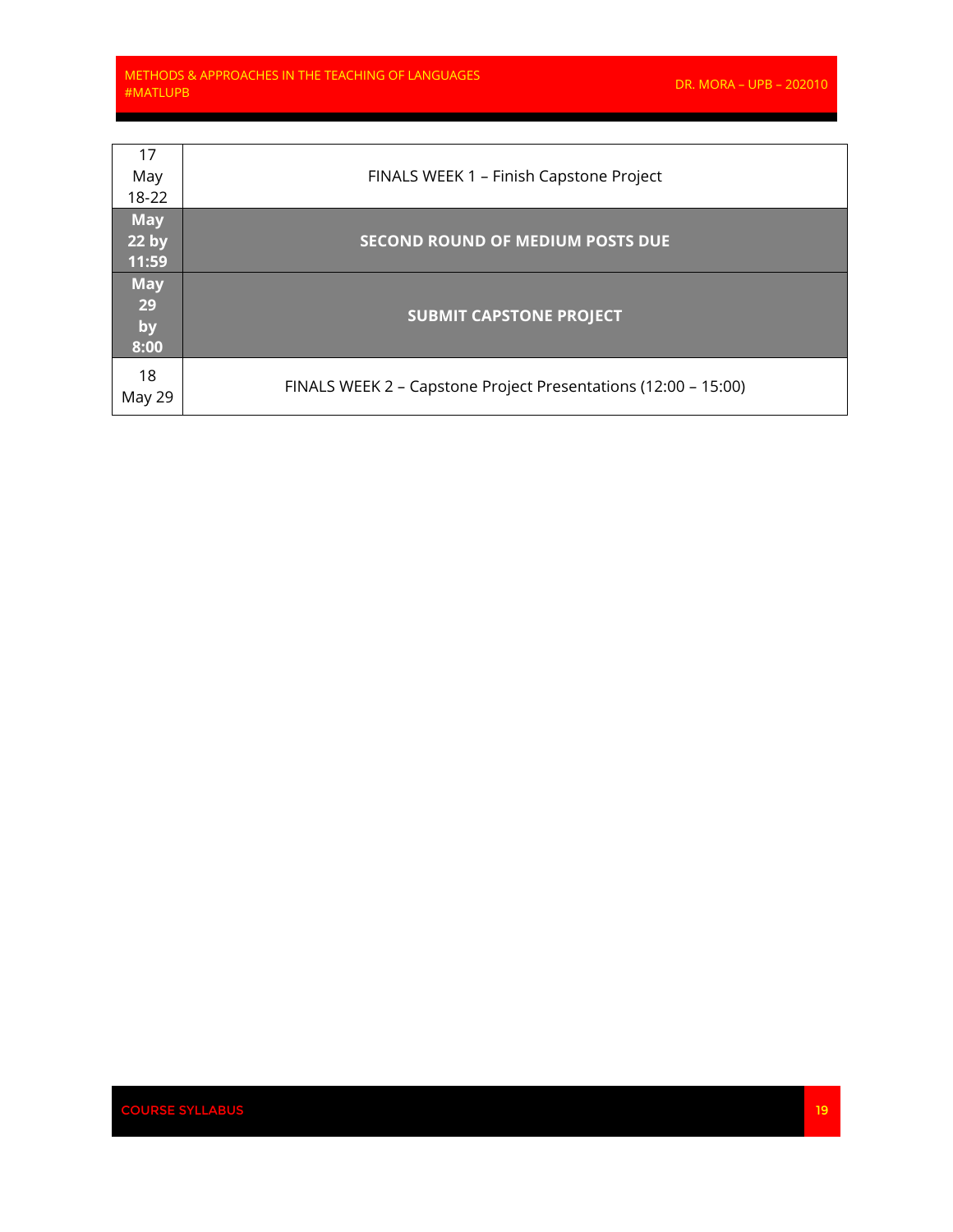#### **References (Note: In all book references, I used selected chapters)**

Alptekin, C. (2002). Towards intercultural communicative competence in ELT. *ELT journal*, *56*(1), 57-64. Andrade, H. G. (2005). Teaching with rubrics: The good, the bad, and the ugly. *College teaching*, *53*(1), 27-31. Azar, B. (2007). Grammar-Based Teaching: A Practitioner's Perspective. *TESL-EJ*, *11*(2), n2. Bagarić, V. & Djigunović, J. M. (2007). Defining communicative competence. *Metodika, 8*(1), 94-103. Baker, J. & Westrup, H. (2000). *The English language teacher's handbook: How to teach large classes with few resources.* London, UK: Continuum. Bao, D. (2016). Improvements in today's ELT materials development. In M. Azarnoosh, M. Zeraatphishe, A. Faravani, & H. R. Kargozari (Eds.), *Issues in Materials Development* (pp. 193-205). Rotterdam, The Netherlands: Sense Publishers. Beavis, C. (2014, March 16). Living in a digital world: Literacy, learning, and videogames. [Webinar]. In *Global Conversations in Literacy Research Web Seminar Series*. Available at [https://www.youtube.com/watch?v=j1yBo6h1\\_GI](https://www.youtube.com/watch?v=j1yBo6h1_GI) Bell, D. M. (2003). Method and postmethod: Are they really so incompatible?. *TESOL quarterly*, *37*(2), 325-336. Bell, D. M. (2007). Do teachers think that methods are dead?. *ELT Journal*, *61*(2), 135-143. Björkmann, B. (2014). English as a Lingua Franca. *Key Concepts in Intercultural Dialogue, 40.* Available at <https://centerforinterculturaldialogue.files.wordpress.com/2014/11/key-concept-elf.pdf> Blachowicz, C. L., Fisher, P. J., Ogle, D., & Watts‐Taffe, S. (2006). Vocabulary: Questions from the classroom. *Reading Research Quarterly*, *41*(4), 524-539. doi:10.1598/RRQ.41. Black. R. W. (2009). English-language learners, fan communities, and 21st-century skills. *Journal of Adolescent & Adult Literacy, 52*(8), 688-697. doi:10.1598/JAAL.52.8.4 Bosompen, E. G. (2014). Materials adaptation in Ghana: Teachers' attitudes and practices. In S. Garton & K. Graves (Eds.), *International Perspectives on Materials in ELT* (pp. 104-120). London, UK: Palgrave Macmillan. Bright, A. (2015). Why are we watching funny videos in our pedagogy course? Deconstructing humorous videos to foster social activism in educators. *The European Journal of Humour Research, 3*(4), 36-53. doi:10.7592/EJHR2015.3.4.bright Bruthiaux, P. (2010). World Englishes and the classroom: An ELT perspective. *TESOL Quarterly, 44*(2), 365-369. doi:10.5054/tq.2010.222223 Bull, G., & Kajder, S. (2005). Digital storytelling in the language arts classroom. *Learning & Leading with Technology*, *32*(4), 46-49. Cárdenas, Y. (2019). Translanguaging. *LSLP Micro-Papers, 63.* Retrieved from <https://www.literaciesinl2project.org/uploads/3/8/9/7/38976989/lslp-micro-paper-63-translanguaging.pdf> Cazden, C. B. (2011). Dell Hymes's construct of "communicative competence." Anthropology & Education Quarterly, 42(4), 364- 369. doi:10.1111/j.1548-1492.2011.01144.x Chiquito, T., Restrepo, A., & Mora, R. A. (2019). Now, New, Next: A Look at YAL from the South through the eyes and words of our younger teachers. *The ALAN Review, 46*(3), 104-109. Chisega-Negrilă, A-M. (2015). Using Social Media for ESL Learning–Twitter Vs. Pinterest. *JADLeT Journal of Advanced Distributed Learning Technology*, *3*(5). Cook, V. (2008). *Second language learning and language teaching (4th Ed.)* London, UK: Hodder Education. Cortés Santiago, I. (2016). Mix it up: A language framework to incorporate popular music and critical conversations in the ELA classroom. In L. J. Johnson & C. Z. Goering (Eds.), *A Framework for Teaching English With Music* (pp. 31-49). Rotterdam, The Netherlands: Sense Publishers. Cummings, C. (2000). *Winning strategies for classroom management.* Alexandria, VA: ASCD.

- Dawes, L. & Birrell, S. (2005). Developing articulate readers. In E. Grugeon, L. Dawes, C. Smith, & L. Hubbard, L. (Eds.). *Teaching Speaking and Listening In The Primary School (3rd Ed.)* (pp. 73-83)*.* London, UK: David Fulton.
- Dawes, L., Hubbard, L. & Smith, C. (2005). Monitoring and assessing speaking and listening in the classroom. In E. Grugeon, L. Dawes, C. Smith, & L. Hubbard, L. (Eds.). *Teaching Speaking and Listening In The Primary School (3rd Ed.)* (pp. 131-150)*.*  London, UK: David Fulton.
- Derwing, T. M. & Munro, M. J (2009). Putting accent in its place: Rethinking obstacles to communication. *Language Teaching, 42*(4), 476-490. doi:10.1017/S026144480800551X
- Egbert, J., & Neville, C. (2015). Engaging K–12 Language Learners in Media Literacy. *TESOL Journal*, *6*(1), 177-187.
- Elting, S. & Firkins, A. (2006). Dramatizing poetry in the second language classroom. *English Teaching, Practice and Critique, 5*(3), 127-136. Retrieved fro[m http://education.waikato.ac.nz/research/files/etpc/2006v5n3art5.pdf](http://education.waikato.ac.nz/research/files/etpc/2006v5n3art5.pdf)
- Folse, K. S. (2004). Myths about teaching and learning second language vocabulary: What recent research says. *TESL reporter*, *37*(2), 1-13.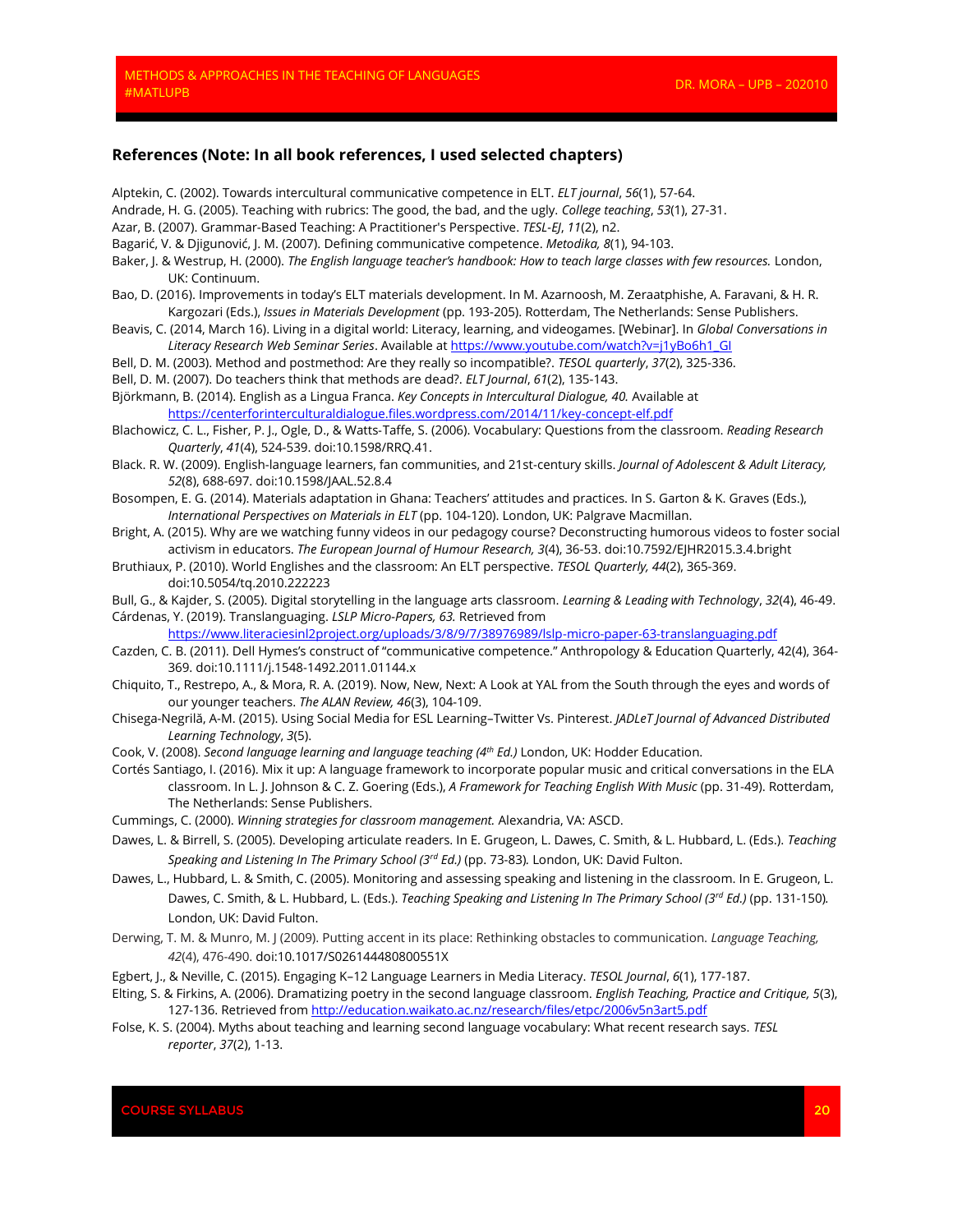Gallagher, Á. (2018, Nov 27). Speaking a second language: it's terrifying but wonderful In *TEDx Talks.* Retrieved from [https://youtu.be/jeBdtWEV8Nc.](https://youtu.be/jeBdtWEV8Nc) 

García, O. & Li, W. (2014). *Translanguaging: Language, bilingualism and education*. New York, NY: Palgrave.

Garland, K. & Bryan, K. (2014). Media literacy education and second language learners. *LSLP Micro-Papers, 18.* Available at [http://www.literaciesinl2project.org/uploads/3/8/9/7/38976989/lslp-micro-paper-18-media-literacy-education-and](http://www.literaciesinl2project.org/uploads/3/8/9/7/38976989/lslp-micro-paper-18-media-literacy-education-and-second-language-learners.pdf)[second-language-learners.pdf](http://www.literaciesinl2project.org/uploads/3/8/9/7/38976989/lslp-micro-paper-18-media-literacy-education-and-second-language-learners.pdf)

Gavin, M. (2014). Why cultural diversity matters. In *TEDx Talks.* Available at<https://www.youtube.com/watch?v=48RoRi0ddRU> Gay, G. (2002). Preparing for culturally responsive teaching. *Journal of teacher education*, *53*(2), 106-116.

- Gill, S. R. (2008). The comprehension matrix: A tool for designing comprehension instruction. *The reading teacher*, *62*(2), 106- 113. doi:10.1598/RT.62.2.2
- Gómez. N. & Zuluaga, A. (2014). Critical literacy. *LSLP Micro-Papers, 6.* Available at <http://www.literaciesinl2project.org/uploads/3/8/9/7/38976989/lslp-micro-paper-6-critical-literacy.pdf>
- Gupta, A. F. (2012). Grammar teaching and standards. In L. Alsagoff, S. L. McKay, G. Hu, & W. A. Renandya (Eds.), *Principles and Practices for Teaching English as an International Language* (pp. 244-260). London, UK: Routledge.
- Hall, G. (2011). *Exploring English language teaching: Language in action*. London, UK: Routledge.
- Hall, T., & Strangman, N. (2002). Graphic organizers. *Wakefield, MA: National Center on Accessing the General Curriculum.*  Retrieved from

[https://www.northernhighlands.org/cms/lib5/nj01000179/centricity/domain/18/graphic\\_organizers\\_2008.pdf](https://www.northernhighlands.org/cms/lib5/nj01000179/centricity/domain/18/graphic_organizers_2008.pdf)

- Hargreaves, A., Earl, L., Moore, S., & Manning, S. (2001). *Learning to change: Teaching beyond subjects and standards.* San Francisco, CA: Josey-Bass.
- Hayik, R. (2018). Promoting descriptive writing through culturally relevant literature. In A. Burns & J. Siegel (Eds.), *International*  Perspectives on Teaching the Four Skills in ELT: Listening, Speaking, Reading, Writing (pp. 193-203). New York, NY: Palgrave Macmillan.
- Haynes, J. & Zacarian, D. (2010). *Teaching English language learners across the content areas.* Alexandria, VA: ASCD.
- Hicks, T. & Turner, K. H., (2013). No longer a luxury: Digital literacy can't wait. *English Journal*, *102*(6), 58-65.
- Hinkel, E. (2002). Teaching grammar in writing classes: Tenses and cohesion. In E. Hinkel & S. Fotos (Eds.), *New perspectives on grammar teaching in second language classrooms* (pp. 181-198.) New York, NY: Routledge.
- Igielski, J. G.. (2014). Designing effective, culturally, and linguistically responsive pedagogy. In S. Garton & K. Graves (Eds.), *International Perspectives on Materials in ELT* (pp. 141-156). London, UK: Palgrave Macmillan.
- Jankowska, A. & Zielińska, U. (2015). Developing a self-assessment instrument for developing the speaking skill at the advanced level. In M. Pawlak & E. Waniek-Klimczak (Eds.), *Issues in Teaching, Learning and Testing Speaking in a Second Language* (pp. 251-261). D.D. Dortrecht, The Netherlands: Springer.
- Jiang, X., & Grabe, W. (2007). Graphic organizers in reading instruction: Research findings and issues. *Reading in a Foreign Language*, *19*(1), 34.
- Kellner, D., & Share, J. (2007). Critical media literacy is not an option. *Learning Inquiry*, *1*(1), 59-69. doi:10.1007/s11519-007- 0004-2
- Kervin, L. & Mantei, J. (2017). Children Creating Multimodal Stories About a Familiar Environment. *The Reading Teacher*, *70*(6), 721-728. doi:10.1002/trtr.1556
- Ketabi, S., & Saeb, F. (2015). Pronunciation Teaching: Past and Present. *International Journal of Applied Linguistics and English Literature*, *4*(5), 182-189. doi:10.7575/aiac.ijalel.v.4n.5p.182
- Kist, W. (2017). Life Moments in Texts: Analyzing Multimodal Memoirs of Preservice Teachers. *English Journal*, *106*(3), 63-68.
- Knapp, P., & Watkins, M. (2005). *Genre, text, grammar: Technologies for teaching and assessing writing*. Sidney, Australia: UNSW Press.
- Kozen, A. A., Murray, R. K., & Windell, I. (2006). Increasing all students' chance to achieve: Using and adapting anticipation guides with middle school learners. *Intervention in School and Clinic*, *41*(4), 195-200.
- Kragler, S., Walker, C. A., & Martin, L. E. (2005). Strategy instruction in primary content textbooks. *The Reading Teacher*, *59*(3), 254-261. doi:10.1598/RT.59.3.5
- Kuhlman, N. A. (2011). Using performance-based assessments in the ELL classroom. In Course Crafters (Eds.), *Teaching English Language Learners: Practical Articles by Educators from The ELL OutlookTM* (pp. 68-73). Haverhill, MA: Course Crafters.

Kumaravadivelu, B. (2003). *Beyond methods: Macrostrategies for language teaching.* New Haven, CT: Yale University Press.

**COURSE SYLLABUS** 21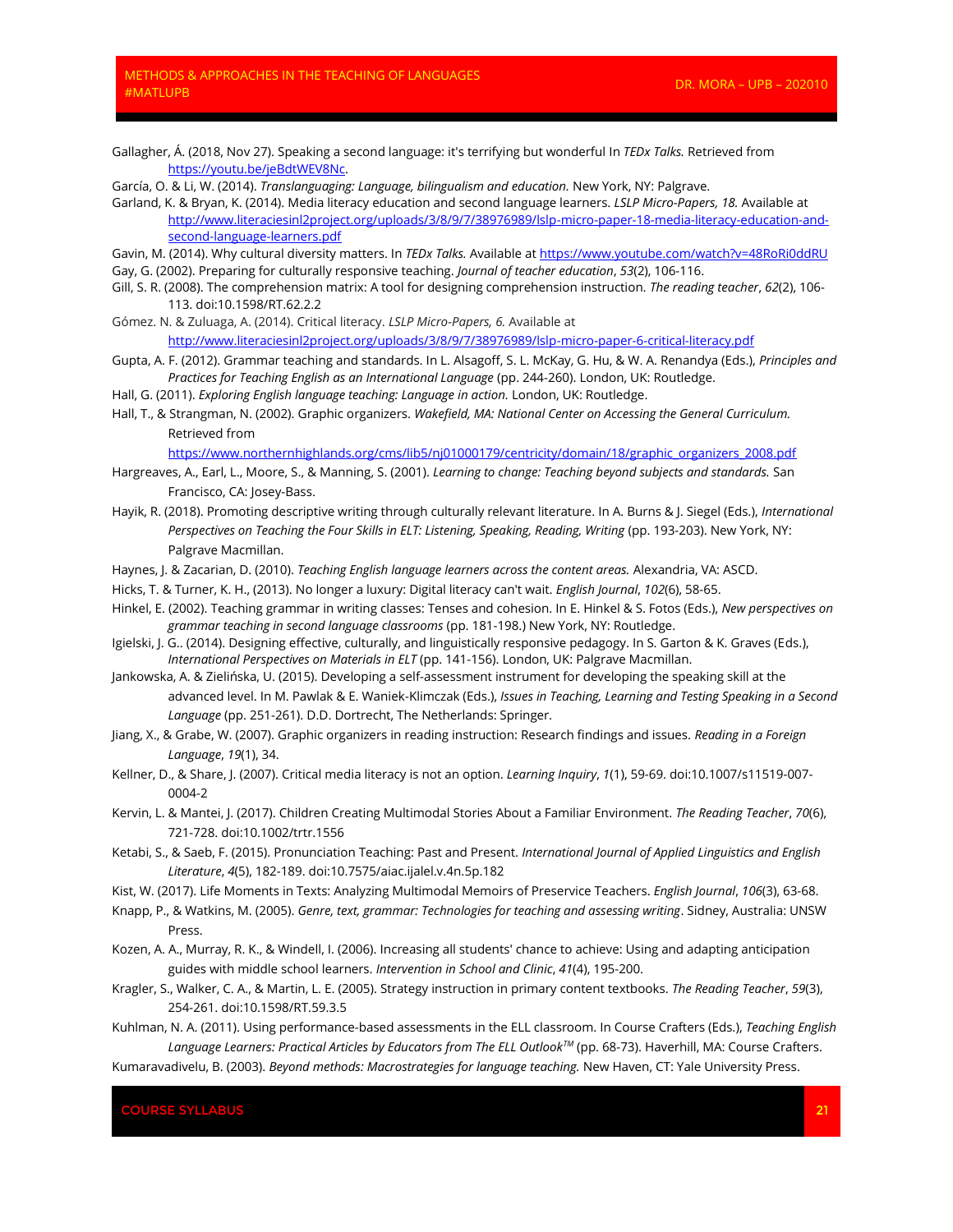Kumaravadivelu, B. (2016). The decolonial option in English teaching: can the subaltern act?. *TESOL quarterly*, *50*(1), 66-85.

- Kuo, I-C. (2006). Addressing the issue of teaching English as a lingua franca. *ELT Journal, 60*(3), 213-221. doi:10.1093/elt/ccl001 Ladson‐Billings, G. (1995a). But that's just good teaching! The case for culturally relevant pedagogy. *Theory into practice*, *34*(3), 159-165.
- Ladson-Billings, G. (1995b). Toward a theory of culturally relevant pedagogy. *American educational research journal*, *32*(3), 465- 491.
- Larsen-Freeman, D. (1991). Teaching grammar. *Teaching English as a Second or Foreign Language*, *2*, 279-296.
- Larsen-Freeman, D. (2000). *Techniques and principles in language teaching (2<sup>nd</sup> Ed.)*. Oxford, UK: Oxford University Press.
- Lavoulle, C. (2016). Critical analysis of hip-hop music as texts. In L. J. Johnson & C. Z. Goering (Eds.), *A Framework for Teaching English With Music* (pp. 21-30). Rotterdam, The Netherlands: Sense Publishers.
- Lems, K., Miller, L. D., & Soro, T. M. (2010). *Teaching Reading to English language learners: Insights from linguistics.* New York, NY: The Guilford Press.
- Levis, J. M., & Grant, L. (2003). Integrating pronunciation into ESL/EFL classrooms. *TESOL Journal*, *12*(2), 13-19.
- Li, L. (2015). What's the use of technology? Insights from EFL classrooms in Chinese secondary schools. In C. J. Jenks & P. Seedhouse (Eds.), *International Perspectives on ELT Classroom Interaction* (pp. 168-187). London, UK: Palgrave Macmillan.

Liddicoat, A. J. & Scarino, A. (2013). *Intercultural language teaching and learning.* West Sussex, UK: Wiley-Blackwell.

- Lightbown, P. M. & Spada, N. (2006). How languages are learned (2nd Ed.). Oxford, UK: Oxford University Press Chapters 1 and 2 (Selected sections)
- Lopez, A. E. (2011). Culturally relevant pedagogy and critical literacy in diverse English classrooms: A case study of a secondary English teacher's activism and agency. *English Teaching*, *10*(4), 75.
- López-Ladino, M. (2016). Storytelling. *LSLP Micro-Papers, 42.* Available at <http://www.literaciesinl2project.org/uploads/3/8/9/7/38976989/lslp-micro-paper-42-storytelling.pdf>
- Low, D. E. (2012). "Spaces invested with content": Crossing the 'gaps' in comics with readers in schools. *Children's Literature in Education, 43*(4), 368-385. doi:10.1007/s10583-012-9172-5
- Low, D. E. (2017). Students contesting "colormuteness" through critical inquiries into comics. *English Journal, 106*(4), 19-28.
- Low, D. E. & Jacobs, K. B. (2018). Literature circle roles for discussing graphica in Language Arts classrooms. *Language Arts, 95*(5). 322-331.
- Lozenski, B. (2012). Bringing cultural context and self-identity into education. In *TEDx Talks*. Available at <https://www.youtube.com/watch?v=bX9vgD7iTqw>
- Lucas, T., Villegas, A. M., & Freedson-Gonzalez, M. (2008). Linguistically responsive teacher education: Preparing classroom teachers to teach English language learners. *Journal of Teacher Education*, *59*(4), 361-373.
- Macalister, J. (2016). Adapting and adopting materials. In M. Azarnoosh, M. Zeraatphishe, A. Faravani, & H. R. Kargozari (Eds.), *Issues in Materials Development* (pp. 57-64). Rotterdam, The Netherlands: Sense Publishers.
- Maley, A. (2016). Principles and procedures in materials development. In M. Azarnoosh, M. Zeraatphishe, A. Faravani, & H. R. Kargozari (Eds.), *Issues in Materials Development* (pp. 11-29). Rotterdam, The Netherlands: Sense Publishers.
- Marzano, R. J. & Brown, J. L. (2009). *A handbook for the art and science of teaching.* Alexandria, VA: ASCD.
- Marzano, R. J., Marzano, J. S., & Pickering, D. J. (2003). *Classroom management that works: Research-based strategies for every teacher.* Alexandria, VA: ASCD.
- Matsuda, A. & Matsuda, P. K. (2010). World Englishes and the teaching of writing. *TESOL Quarterly, 44*(2), 369-374. doi:10.5054/tq.2010.222222
- Matsuda, A. (2012). Teaching materials in EIL. In L. Alsagoff, S. L. McKay, G. Hu, & W. A. Renandya (Eds.), *Principles and Practices for Teaching English as an International Language* (pp. 168-185). London, UK: Routledge.
- McAllum, R. (2014). Reciprocal Teaching: Critical Reflection on Practice. *Kairaranga*, *15*(1), 26-35.
- McDougald, J. (2015). Teachers´ attitudes, perceptions and experiences in CLIL: A look at content and language. *Colombian Applied Linguistics Journal, 17*(1), 25-41. doi:10.14483/udistrital.jour.calj.2015.1.a02
- McLeod, J., Fisher, I., & Hoover, G. (2003). *The key elements of classroom management: Managing time and space, student behavior, and instructional strategies.* Alexandria, VA: ASCD.
- Meyer, K. (2010). "Diving into reading": revisiting reciprocal teaching in the middle years. *Literacy Learning: the middle years*, *18*(1), 41-52.
- Mitchell, R. & Myles, F. (2004). *Second language learning theories (2nd Ed.).* London, UK: Hodder Arnold.

Mollan-Moscoso, M. (2017). Critical media literacy. *LSLP Micro-Papers, 46.* Available at

<http://www.literaciesinl2project.org/uploads/3/8/9/7/38976989/lslp-micro-paper-46-critical-media-literacy.pdf>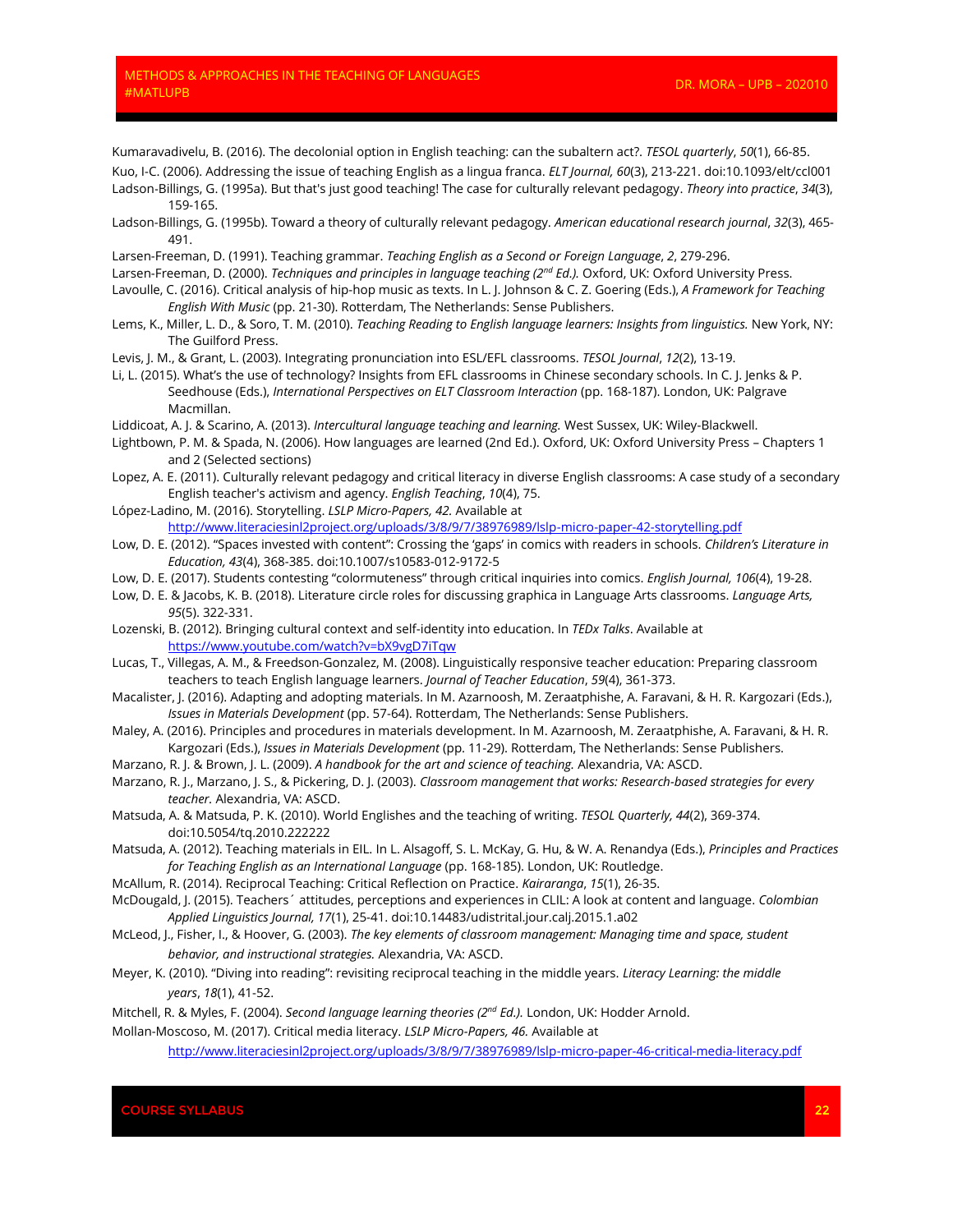Montgomery, K. (2000). Classroom rubrics: Systematizing what teachers do naturally. *The Clearing House*, *73*(6), 324-328.

- Mora, R. A. (2013a, September). *Have we told our children* why *they should learn another language? A critical discussion on the new roles and questions for language learning in Colombia.* Presentation at Seminario Miradas Contemporáneas en Educación, Universidad Distrital "Francisco José de Caldas", Bogotá. D.C. Available at <https://www.youtube.com/watch?v=Yje0AnkuTXo>
- Mora, R. A. (2013b). The notion of second languages: Responding to today's linguistic ecologies. *The Journal for ESL Teachers and Learners,* Vol. II, 53-61.
- Mora, R. A. (2014a). Critical literacy as policy and advocacy: Lessons from Colombia. *Journal of Adolescent & Adult Literacy, 58*(1). 16-18. doi:10.1002/jaal.329
- Mora, R. A. (2014b) Rethinking the intersection between technology, digital literacies and language ecologies. *ENLETAWA Journal, 7,* 115-128.
- Mora. R. A. (2015a). Communicative competence. *LSLP Micro-Papers, 20*. Available at [http://www.literaciesinl2project.org/uploads/3/8/9/7/38976989/lslp-micro-papers-20-communicative](http://www.literaciesinl2project.org/uploads/3/8/9/7/38976989/lslp-micro-papers-20-communicative-competence.pdf)[competence.pdf](http://www.literaciesinl2project.org/uploads/3/8/9/7/38976989/lslp-micro-papers-20-communicative-competence.pdf)
- Mora, R. A. (2015b). Slam Poetry. *LSLP Micro-Papers, 27.* Available at <http://www.literaciesinl2project.org/uploads/3/8/9/7/38976989/lslp-micro-paper-27-slam-poetry.pdf>
- Mora, R. A. (2017). Lost in translation: A reflection on the absence of second-language teachers in media. In M. Dalton & L. R. Linder (Eds.), *Screen Lessons: What I Have Learned from Teachers on Television and in the Movies* (pp. 159-164). New York, NY: Peter Lang.
- Mora, R. A. (2019a). Multimodal texts and tools in preservice methods courses: From consumption to design. In A. Palalas (Ed.), *Blended Language Learning: International Perspectives on Innovative Practice* (pp. 359-388)*.* Beijing, China: China Central Radio & TV University Press*.*
- Mora, R. A. (2019b, May). *What will it take for us to have bilingualism in Colombia? A blueprint for the incoming decade.* Inaugural Keynote Address, Licenciatura en Bilingüismo, Universidad Tecnológica de Pereira, Colombia. Available at <https://www.youtube.com/watch?v=Li0S7anRsTU&t=1365s>
- Mora, R. A. & Golovátina-Mora, P. (2017)*.* A new model for reflexivity and advocacy for master's-level EIL in-service programs in Colombia: The notion of "learning and teaching processes in second languages"*.* In A. Matsuda (Ed.), *Preparing Teachers to Teach English as an International Language* (pp. 35-50). Bristol, UK: Multilingual Matters.
- Mora, R. A. & Lopera, M.C. (2001). Games in the classroom: more than just having fun. *HOW, A Colombian Journal for English Teachers, 8,* 75-82.
- Morgan, B., & Ramanathan, V. (2005). Critical literacies and language education: Global and local perspectives. *Annual Review of Applied Linguistics, 25*, 151-169.
- Moussu, L. & Llurda, E. (2008). Non-native English-speaking English language teachers: History and research. *Language Teaching, 41*(3), 315-348. doi:10.1017/S0261444808005028
- Muñoz-Luna, R. (2014). From drills to CLIL: the paradigmatic and methodological evolution towards the integration of content and foreign language. *Profile Issues in Teachers Professional Development*, *16*(1), 167-180.
- Murphy, J. M. (2014). Intelligible, comprehensible, non-native models in ESL/EFL pronunciation teaching. *System*, *42*, 258-269. doi:10.1016/j.system.2013.12.007
- Murtiningsih, S. R. & Hapsari, W. (2018). Teaching reading to encourage critical thinking and collaborative work. In A. Burns & J. Siegel (Eds.), International Perspectives on Teaching the Four Skills in ELT: Listening, Speaking, Reading, Writing (pp. 153-165). New York, NY: Palgrave Macmillan.
- Nam, J. (2010). Linking research and practice: Effective strategies for teaching vocabulary in the ESL classroom. *TESL Canada Journal*, *28*(1), 127.
- Nation, I. S. P. & Macalister. J. (2010). *Language curriculum design.* New York, NY: Routledge.
- Nation, I. S. P. & Newton, J. (2009). *Teaching ESL/EFL listening and speaking.* New York, NY: Routledge.
- Nation, I. S. P. (2009). *Teaching ESL/EFL reading and writing.* New York, NY: Routledge.
- Norton, B. (2013, March 10). Identity, investment, and multilingual literacy (in a digital world). [Webinar]. In *Global Conversations in Literacy Research Web Seminar Series*. Available a[t https://www.youtube.com/watch?v=fapiB6zgZUQ](https://www.youtube.com/watch?v=fapiB6zgZUQ)
- Nuangpolmak, A. (2014). Multilevel materials for multilevel learners. In S. Garton & K. Graves (Eds.), *International Perspectives on Materials in ELT* (pp. 121-140). London, UK: Palgrave Macmillan.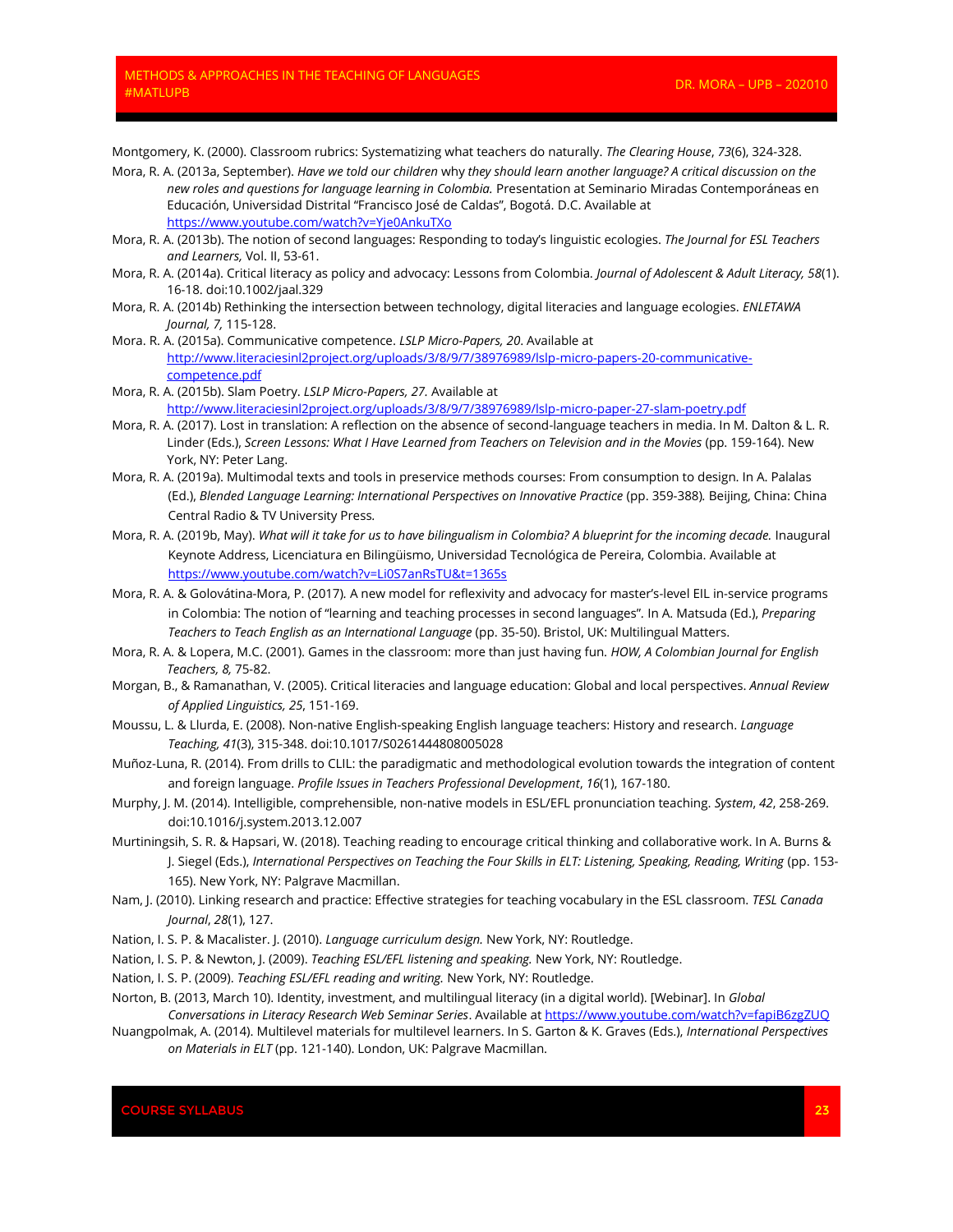- Oakhill, J., Cain, K., & Elbro, C. (2015), *Understanding and teaching reading comprehension: A handbook.* New York, NY: Routledge.
- O'Byrne, W. I. (2014). Empowering learners in the reader/writer nature of the digital informational space. *Journal of Adolescent & Adult Literacy, 58*(2), 102-104. doi:10.1002/jaal.337
- O'Byrne, W. I. & Pytash, K. E. (2017). Becoming Literate Digitally in a Digitally Literate Environment of Their Own. *Journal of Adolescent & Adult Literacy*, *60*(5), 499-504. doi: 10.1002/jaal.595
- Orrego, T. S. & Hernandez, M. (2015). Literacy in social networks. *LSLP Micro-Papers, 26.* Available at <http://www.literaciesinl2project.org/uploads/3/8/9/7/38976989/lslp-micro-paper-26-literacy-in-social-networks.pdf>
- Oxford, R. (2008). Conditions for second language (L2) learning. In N. Van Deusen-Scholl & N. H. Hornberger (Eds.), *Encyclopedia of Language and Education, 2nd Edition, Volume 4: Second and Foreign Language Education* (pp. 41-56). Springer.
- Paris, D. (2012). Culturally sustaining pedagogy: A needed change in stance, terminology, and practice. *Educational Researcher*, *41*(3), 93-97.
- Pennycook, A. (1989). The concept of method, interested knowledge, and the politics of language teaching. *TESOL quarterly*, *23*(4), 589-618.
- Piotrowski, A. (2014). Livescribe and second language learning. *LSLP Micro-Papers, 13.* Available at [http://www.literaciesinl2project.org/uploads/3/8/9/7/38976989/lslp-micro-paper-13-livescribe-and-second](http://www.literaciesinl2project.org/uploads/3/8/9/7/38976989/lslp-micro-paper-13-livescribe-and-second-language-learning.pdf)[language-learning.pdf](http://www.literaciesinl2project.org/uploads/3/8/9/7/38976989/lslp-micro-paper-13-livescribe-and-second-language-learning.pdf)
- Pyo, J. (2016). Bridging in‐school and out‐of‐school literacies: An adolescent EL's composition of a multimodal project. *Journal of Adolescent & Adult Literacy*, *59*(4), 421-430. doi:10.1002/jaal.467
- Rajagopalan, K. (2004). The concept of 'world English' and its implications for ELT. *ELT Journal, 58*(2), 111-117.
- Rhym, D. (2016). Hip-hop and social change: Critical pedagogy in the classroom. In L. J. Johnson & C. Z. Goering (Eds.), *A Framework for Teaching English With Music* (pp. 21-30). Rotterdam, The Netherlands: Sense Publishers.
- Richards, J. C. & Rodgers, T. S. (2001). *Approaches and methods in language teaching (2nd Ed.).* Cambridge, UK: Cambridge University Press.
- Richards, J. C. (2014). The ELT textbook. In S. Garton & K. Graves (Eds.), *International Perspectives on Materials in ELT* (pp. 19-36). London, UK: Palgrave Macmillan.
- Rodliyah, R. S. (2016). Using a Facebook closed group to improve EFL students' writing. *TEFLIN Journal*, *27*(1), 82.
- Robinson, E., Tian, Z., Martínez, T., & Qarqeen, A. (2018). Teaching for justice: Introducing translanguaging in an undergraduate TESOL course. *Journal of Language and Education, 4*(3), 77-87. doi:10.17323/2411-7390-2018-4-3-77- 87
- Rodríguez Bonces, J. (2012). Content and language integrated learning (CLIL): Considerations in the Colombian context. *Gist Education and Learning Research Journal, 6,* 177-189.
- Rodríguez Bonces, M. (2011). CLILL: Colombia leading into content language learning. *ÍKALA, Revista de lenguaje y cultura*, *16*(28), 79-89.
- Rodríguez, A. K. (2016). Critical Literacy Read-Alouds. *LSLP Micro-Papers, 41.* Available at <http://www.literaciesinl2project.org/uploads/3/8/9/7/38976989/lslp-micro-paper-41-clra.pdf>
- Rybakova, K. & Kollar, C. (2014). Pinterest and 21st century literacies. *LSLP Micro-Papers, 9.* Available at [http://www.literaciesinl2project.org/uploads/3/8/9/7/38976989/lslp-micro-paper-9-pinterest-and-21st-century](http://www.literaciesinl2project.org/uploads/3/8/9/7/38976989/lslp-micro-paper-9-pinterest-and-21st-century-literacies.pdf)[literacies.pdf](http://www.literaciesinl2project.org/uploads/3/8/9/7/38976989/lslp-micro-paper-9-pinterest-and-21st-century-literacies.pdf)
- Sasson, D. (2013). *Speaking and writing for English language learners: Collaborative teaching for greater success with K-6.* Lanham, MD: Rowman & Littlefield.
- Savignon, S. J. (1976, April). *Communicative competence: theory and classroom practice*. Paper presented at the Central States Conference on the Teaching of Foreign Languages, Detroit, MI. Retrieved from the ERIC Database (ED135245)
- Savignon, S. J. (2007). Beyond communicative language teaching: What's ahead? *Journal of Pragmatics*, *39*(1), 207-220. doi:10.1016/j.pragma.2006.09.004
- Saville-Troike, M. (2006). *Introducing second language acquisition.* Cambridge, UK: Cambridge University Press.
- Seferaj, K. (2014). Coping with new teaching approaches and materials: An East-European EFL teacher's interpretation of communicative teaching activities. In S. Garton & K. Graves (Eds.), *International Perspectives on Materials in ELT* (pp. 89-103). London, UK: Palgrave Macmillan.
- Seidholfer, B. (2005). English as a lingua franca. *ELT Journal, 59*(4), 339-341. doi:10.1093/elt/cci064
- Selvi, A. F. (2014). Myths and misconceptions about nonnative English speakers in the TESOL (NNEST) movement. *TESOL Journal*, *5*(3), 573-611.
- Sifakis, N. C. (2009). Teacher education in the post-modern era: introducing a transformative dimension in the teaching of English as a lingua franca. *Selected papers on theoretical and applied linguistics*, *18*, 345-353.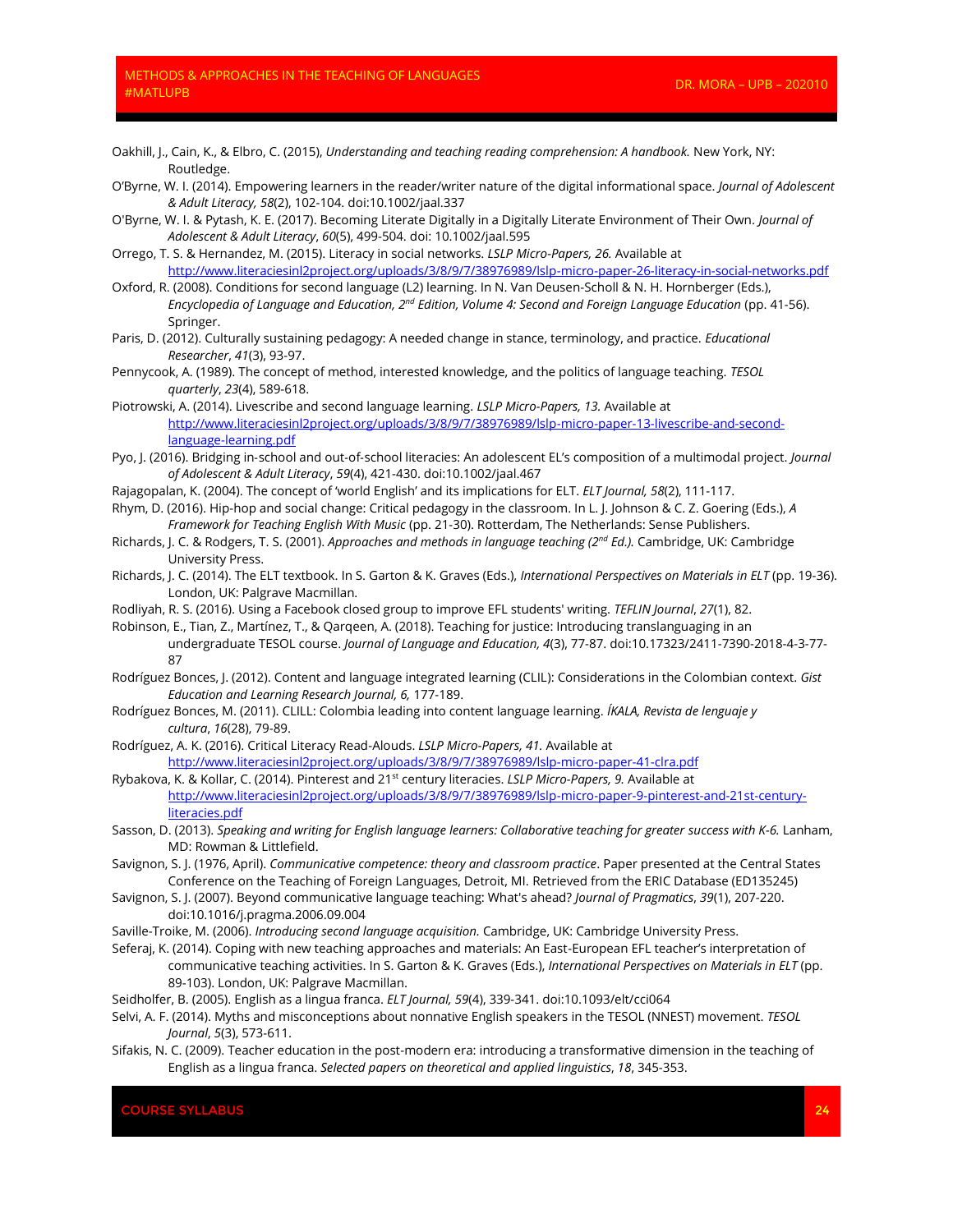Sifakis, N. C. (2014). ELF awareness as an opportunity for change: A transformative perspective for ESOL teacher education. *Journal of English as a Lingua Franca*, *3*(2), 317-335. doi:10.1515/jelf-2014-0019

- Sifakis, N. C., & Bayyurt, Y. (2015). Insights from ELF and WE in teacher training in Greece and Turkey. *World Englishes*, *34*(3), 471-484. doi:10.1111/weng.12150
- Simpson, A. (2015). *Using games in the language classroom.* Smashwords.
- Smith, C. (2005). Developing children's oral skills through drama. In E. Grugeon, L. Dawes, C. Smith, & L. Hubbard, L. (Eds.). *Teaching Speaking and Listening In The Primary School (3rd Ed.)* (pp. 121-130)*.* London, UK: David Fulton.
- Smith, C. J. & Laslett, R. (1993). *Classroom management: A teacher's guide (2nd Ed.).* London, UK: Routledge.
- Smith, L. E. (2014). World Englishes. *Key Concepts in Intercultural Dialogue, 34.* Available at <https://centerforinterculturaldialogue.files.wordpress.com/2014/09/key-concept-world-englishes.pdf>
- Smith, M. K. (2009). Take the mic: *The art of performance poetry, slam, and the spoken word.* Naperville, IL: Sourcebooks MediaFusion.
- Somers-Willett, S. B. A. (2009). *The cultural politics of slam poetry: Race, identity, and the performance of popular verse in America*. Ann Arbor, MI: The University of Michigan Press.
- Stricklin, K. (2011). Hands‐On Reciprocal Teaching: A Comprehension Technique. *The Reading Teacher*, *64*(8), 620-625. doi:10.1598/RT.64.8.8
- Taras, M. (2005). Assessment–summative and formative–some theoretical reflections. *British Journal of Educational Studies*, *53*(4), 466-478.
- Terronez, A. (2017, Feb 2). What makes a good teacher great? In *TEDx Talks.* Retrieved fro[m https://youtu.be/vrU6YJle6Q4](https://youtu.be/vrU6YJle6Q4)
- Tomlinson, B. (2016a). Current issues in the development of materials for learners of English as an International Language (EIL). In W. A. Rendandya & H. P. Widodo (Eds.), *English Language Teaching Today: Linking Theory and Practice* (pp. 53- 56). Basel, Switzerland: Springer.
- Tomlinson, B. (2016b). The importance of materials development for language teaching. In M. Azarnoosh, M. Zeraatphishe, A. Faravani, & H. R. Kargozari (Eds.), *Issues in Materials Development* (pp. 1-9). Rotterdam, The Netherlands: Sense Publishers.
- University of South Dakota School of Education (2016). *Dr. Gay Interview on Culturally Responsive Teaching*. [video] Available at: [https://www.youtube.com/watch?v=KBIgSwx\\_qvw](https://www.youtube.com/watch?v=KBIgSwx_qvw)
- Uribe, S. & Gómez, M. A. (2015). Second languages. *LSLP Micro-Papers, 23.* Available at <http://www.literaciesinl2project.org/uploads/3/8/9/7/38976989/lslp-micro-paper-23-second-languages.pdf>
- Urrutia León, W., & Vega Cely, E. (2010). Encouraging teenagers to improve speaking skills through games in a Colombian public school. *Profile Issues in TeachersProfessional Development*, *12*(1), 11-31.
- Vandergrift, L., & Goh, C. C. (2012). *Teaching and learning second language listening: Metacognition in action*. New York, NY: Routledge.
- Vásquez, E. (2017). Assessment. *LSLP Micro-Papers, 48.* Available at <http://www.literaciesinl2project.org/uploads/3/8/9/7/38976989/lslp-micro-paper-48-assessment.pdf>
- Vettorel, P. (2015). World Englishes and English as a Lingua Franca: Implications for teacher education and ELT. *Iperstoria – Testi Letterature Linguaggi, 6,* 229-244.
- Vogel, S. & Garcia, O. (2017). Translanguaging. *Oxford Research Encyclopedia of Education.*  doi:10.1093/acrefore/9780190264093.013.181
- Ware, P., Liaw, M-L., & Warschauer, M. (2012). The use of digital media in teaching English as an international language. In L. Alsagoff, S. L. McKay, G. Hu, & W. A. Renandya (Eds.), *Principles and Practices for Teaching English as an International Language* (pp. 67-84). London, UK: Routledge.
- Weber, B. (1999). Part art, part hip-hop and part circus: Slammers shake up an interest in poetry. *The New York Times.*  Retrieved from
- Weigle, S. C. (2002). *Assessing writing.* Cambridge, UK: Cambridge University Press.
- Woodward, T. (2001). *Planning lessons and courses: Designing sequences of work for the language classroom.* Cambridge, UK: Cambridge University Press.
- Yates, L. (2014). Learning how to speak: Pronunciation, pragmatics and practicalities in the classroom and beyond. *Language Teaching*, *50*(2), 227-246. doi:10.1017/S0261444814000238
- Zapata, J. (2015). Social media literacy. *LSLP Micro-Papers, 34.* Available at <http://www.literaciesinl2project.org/uploads/3/8/9/7/38976989/lslp-micro-paper-34-social-media-literacy.pdf>